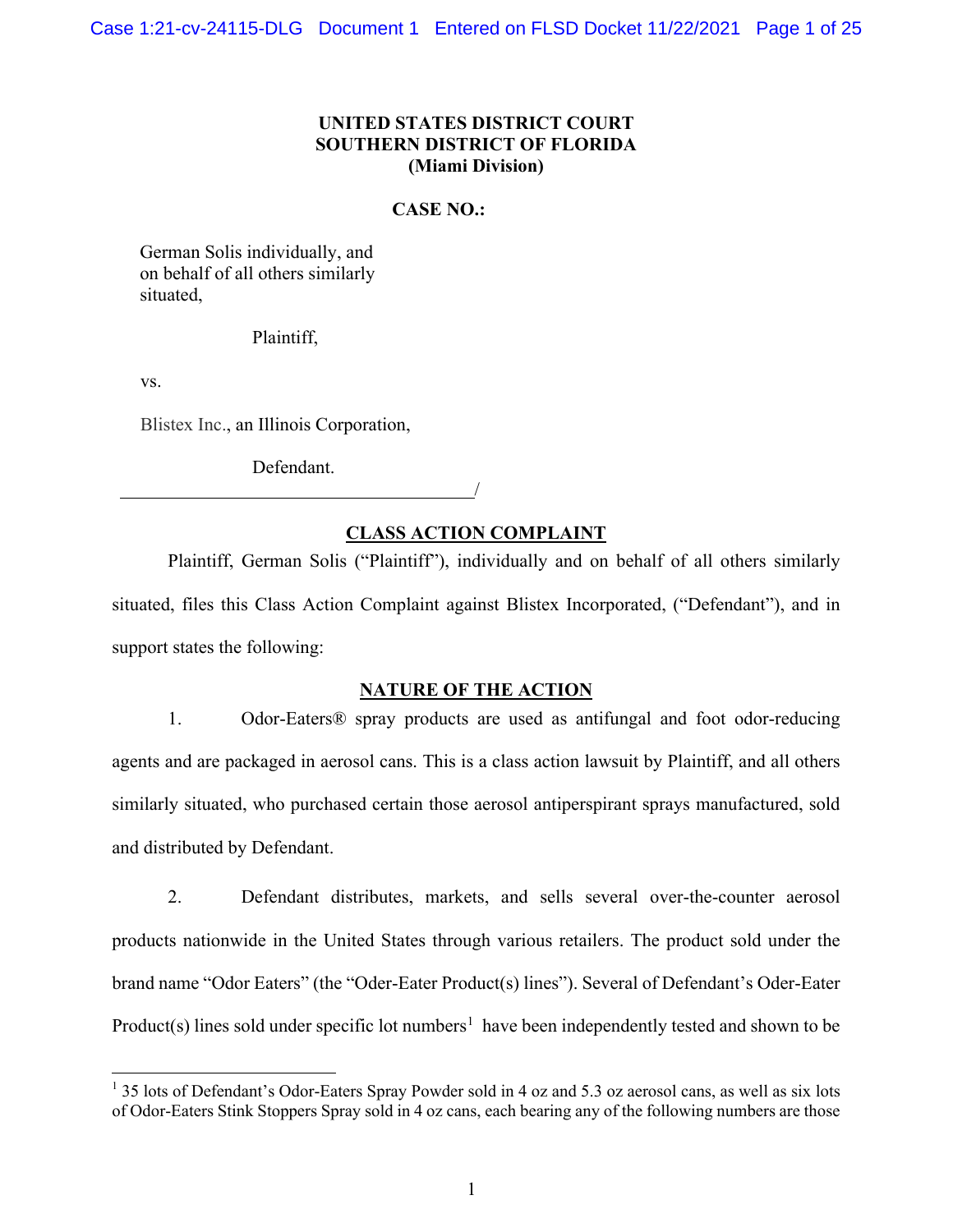adulterated with benzene, a known human carcinogen. The presence of benzene in Defendant's Oder-Eater Product(s) lines was not disclosed in the products' label, in violation of state and federal law. Plaintiff and the putative class suffered economic damages due to Defendant's misconduct (as set forth below) and they seek injunctive relief and restitution for the full purchase price of the Oder-Eater Product(s) lines they purchased. Plaintiff alleges the following based upon personal knowledge as well as investigation by counsel, and as to all other matters, upon information and belief. Plaintiff further believes that substantial evidentiary support will exist for the allegations set forth herein after a reasonable opportunity for discovery.

#### **JURISDICTION AND VENUE**

3. This Court has original jurisdiction pursuant to 28 U.S.C. §1332(d)(2). The matter in controversy, exclusive of interest and costs, exceeds the sum or value of \$5,000,000 and is a class action in which there are more than 100 class members and Plaintiff is a citizen of a state different from Defendant.

4. This Court has jurisdiction over Defendant because Defendant is authorized to conduct and do business in Florida. Defendant has marketed, promoted, distributed, and sold the Oder-Eater Product(s) lines in Florida and Defendant has sufficient minimum contacts with this State and/or sufficiently avails itself of the markets in this State through promotion, sales, distribution, and marketing within this State to render the exercise of jurisdiction by this Court permissible.

5. Venue is proper in this Court pursuant to 28 U.S.C. §1391(a) and (b) because a

currently known to be affected, and specifically used by Plaintiff here: D19K22, D19K23, D19M24, D19M25, D19M26, D19M27, D19M27, D19M28, D19M29, D19M30, D20C01, D20C02, D20C03, D20C04, D20E05, D20E06, D20E07, D20F08, D20F09, D20H10, D20H11, D20K13, D20K14, D20M15, D20M16, D21B01, D21B02, D21D03, D21E04, D21F04, D21F05, D21G01, D21G02, D21H03, D21H04, D21H05, 041901, 041902, 041903, 041904, 041905, 051901.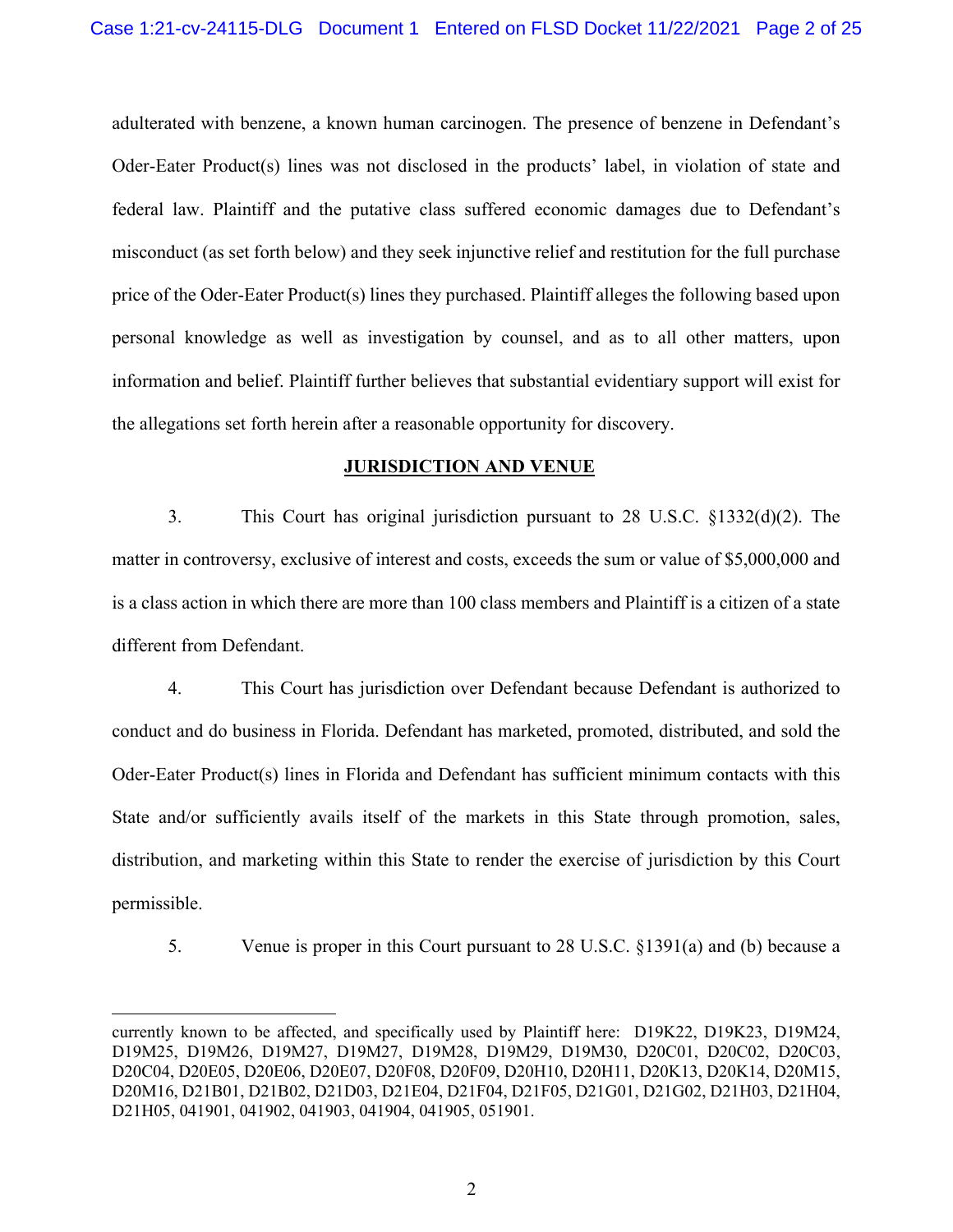substantial part of the events or omissions giving rise to Plaintiff's claims occurred while he resided in this judicial district. Venue is also proper under 18 U.S.C. §1965(a) because Defendant transacts substantial business in this District.

## **THE PARTIES**

6. Plaintiff, German Solis, resides in Miami-Dade County, Florida, and at all times relevant hereto has been a resident of the County of Miami-Dade. On dozens of occasions throughout the last several years, purchased Odor-Eaters from various retailers in South Florida. He paid approximately \$6.99 each for the Oder-Eater Product(s) lines. During that time, based on the false and misleading claims by Defendant, German Solis was unaware that Defendant's Oder-Eater Product(s) lines maybe adulterated with benzene. German Solis purchased the Defendant's Oder-Eater Product(s) lines on the assumption that the labeling of Defendant's Oder-Eater Product(s) lines was accurate and that the products were unadulterated, safe and effective. German Solis would not have purchased Defendant's Oder-Eater Product(s) lines had he known there was a risk the products may contain benzene, a known human carcinogen. As a result, Plaintiff suffered injury in fact when he spent money to purchase products, he would not otherwise have purchased absent Defendant's misconduct, as alleged herein.

7. Defendant Blistex is an Illinois corporation with its principal place of business at 1800 Swift Drive Oak Brook, IL 60523. Blistex develops, produces, and markets personal care products. It began as a small family company in  $1947<sup>2</sup>$  $1947<sup>2</sup>$  $1947<sup>2</sup>$  Its focus was to develop and market lip care products in the United States. It then became a private company based in Oak Brook, Illinois that primarily manufactures lip balm, lip ointment, and other lip-related products. Defendant Blistex also produces anti-itch ointments, moisturizing lotions, and ultimately

<span id="page-2-0"></span><sup>2</sup> <https://www.blistex.com/>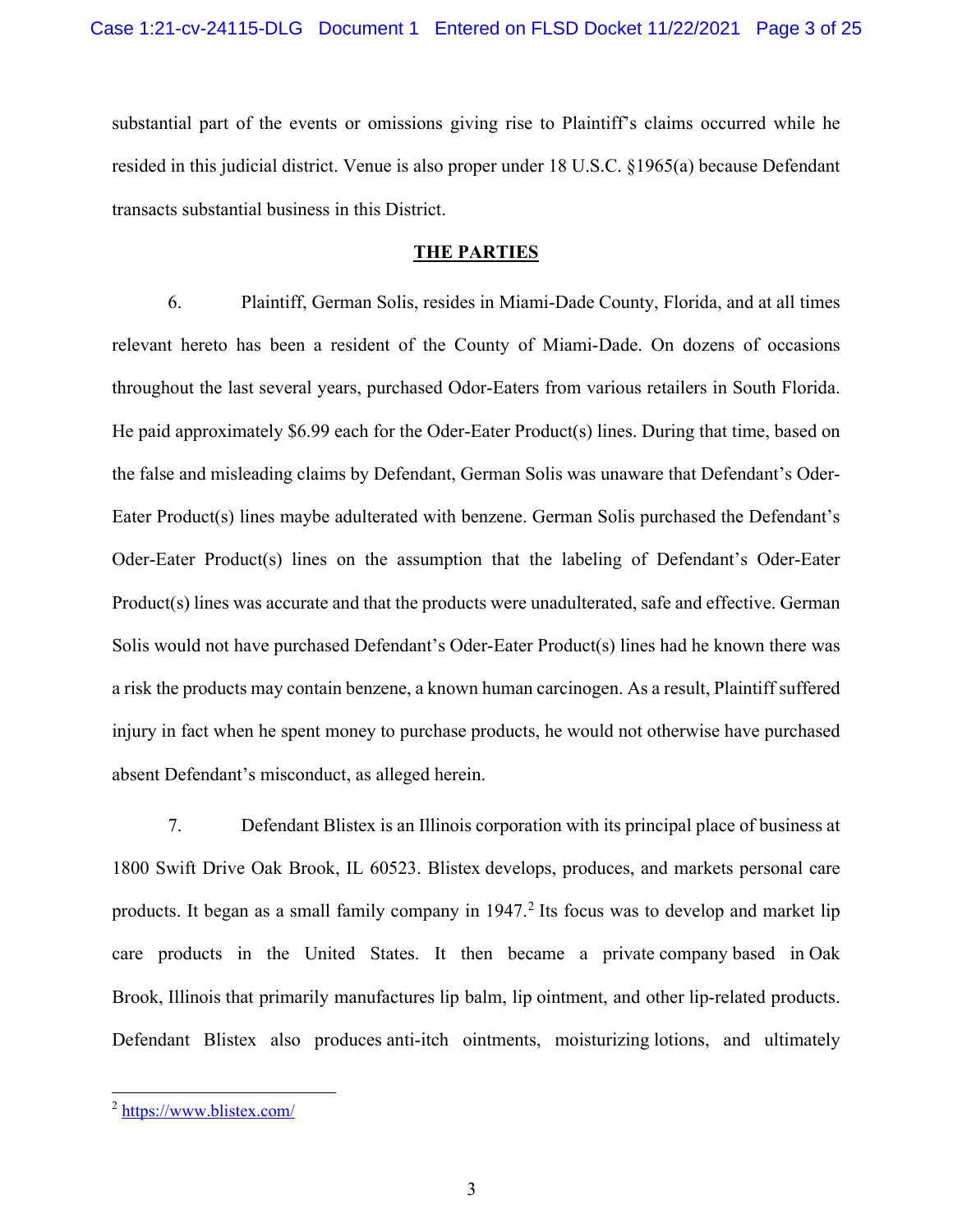the subject Odor-Eaters footcare product, and other skin care medications.<sup>[3](#page-3-0)</sup> As the world leading brand of the Odor-Eater product, Defendant distributes the Oder-Eater Product(s) line, throughout the United States. Defendant's line of Oder-Eater Product(s) line purchased by Plaintiff and members of the putative class, are available at retail stores throughout Florida and the United States.

#### **FACTUAL ALLEGATIONS**

8. Defendant manufactures, markets, advertises, labels, distributes, and sells the subject Oder-Eater Product(s) lines.

9. The U.S. Food & Drug Administration ("FDA"), is responsible for protecting the public health by ensuring the safety, efficacy, and security of human and veterinary drugs, biological products, and medical devices; and by ensuring the safety of our nation's food supply, cosmetics, and products like the Defendant's Oder-Eater Product(s) lines. FDA fulfills this responsibility by ensuring the security of the food supply and by fostering development of medical products to respond to deliberate and naturally emerging public health threats.

10. In 2021, Defendant's Oder-Eater Product(s) lines within the specified lot numbers identified in footnote number 1 above, were tested and it was discovered that those Oder-Eater Product(s) lines tested, sold under the name brand Odor-Eater contain benzene, with values that are unacceptable to the national health and safety standards. For reference, the National Institute for Occupational Safety and Health ("NIOSH") recommends protective equipment be worn by workers expecting to be exposed to benzene at concentrations of 0.1 ppm and defines "skin absorption" as an exposure route.<sup>[4](#page-3-1)</sup> Notably, benzene is not listed as an active or inactive

<span id="page-3-1"></span><span id="page-3-0"></span><sup>&</sup>lt;sup>3</sup> *Id.* 4 Centers for Disease Control and Prevention. *The National Institute for Occupational Safety and Health* <sup>4</sup> *(NIOSH), Benzene* (https://www.cdc.gov/niosh/npg/npgd0049.html).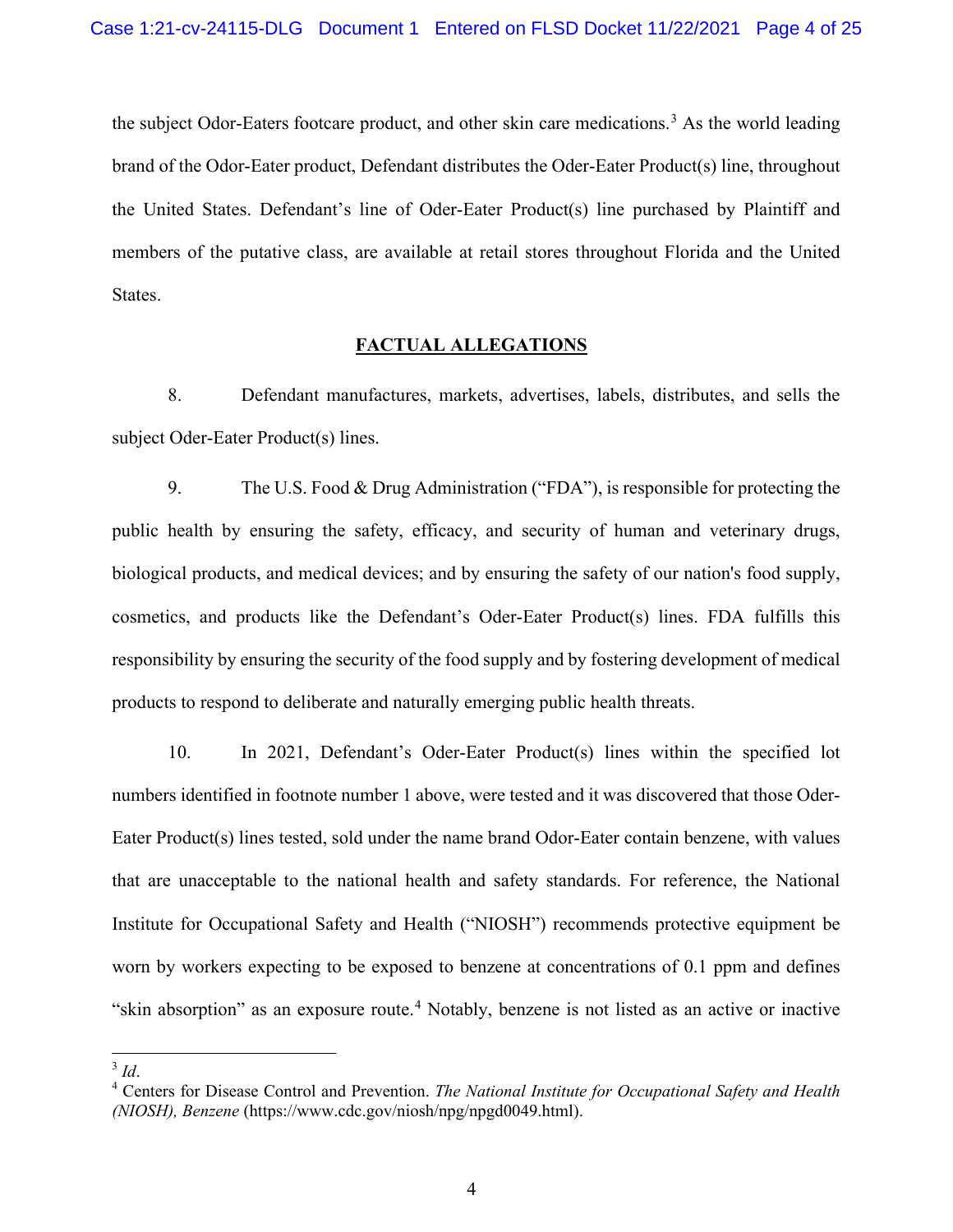ingredient on any of the labels of the Defendant's Oder-Eater Product(s) line. Moreover, all the Oder-Eater Product(s) line are marketed and advertised in an identical manner—as an odor "killing" spray.

11. Benzene is used primarily as a solvent in the chemical and pharmaceutical industries, as a starting material and intermediate in the synthesis of numerous chemicals, and in gasoline. The major United States source of benzene is petroleum. The health hazards of benzene have been recognized for over one hundred years. According to the National Toxicology Program ("NTP"), benzene is "*known to be a human carcinogen* based on sufficient evidence of carcinogenicity from studies in humans."[5](#page-4-0) Benzene has also been "found to be carcinogenic to humans" by the International Agency for Research on Cancer ("IARC"). Benzene was "[f]irst evaluated by IARC in 1974 . . . and was found to be carcinogenic to humans (Group 1), a finding that has stood since that time."[6](#page-4-1) As noted by the IARC:

In the current evaluation, the Working Group again confirmed the carcinogenicity of benzene based on *sufficient evidence* of carcinogenicity in humans, *sufficient evidence* of carcinogenicity in experimental animals, and *strong* mechanistic evidence.… The Working Group affirmed the strong evidence that benzene is genotoxic and found that it also exhibits many other key characteristics of carcinogens, including in exposed humans. In particular, benzene is metabolically activated to electrophilic metabolites; induces oxidative stress and associated oxidative damage to DNA; is genotoxic; alters DNA repair or causes genomic instability; is immunosuppressive; alters cell proliferation, cell death, or nutrient supply; and modulates receptor-mediated effects. $<sup>7</sup>$  $<sup>7</sup>$  $<sup>7</sup>$ </sup>

Likewise, FDA recognizes that "[b]enzene is a carcinogen that can cause cancer in

humans"<sup>[8](#page-4-3)</sup> and classifies benzene as a "Class 1" solvent that should be "avoided."<sup>[9](#page-4-4)</sup> FDA's

<span id="page-4-0"></span> $5$  http://ntp.niehs.nih.gov/go/roc/content/profiles/benzene.pdf (emphasis added).

<span id="page-4-1"></span><sup>&</sup>lt;sup>6</sup> Benzene / IARC Working Group on the Evaluation of Carcinogenic Risks to Humans (2017: Lyon, France), at p. 33.

<span id="page-4-2"></span><sup>7</sup> *Id*. at 34.

<span id="page-4-3"></span><sup>8</sup> https://www.fda.gov/food/chemicals/questions-and-answers-occurrence-benzene-soft-drinks-and-otherbeverages#q1

<span id="page-4-4"></span><sup>9</sup> https://www.fda.gov/media/71737/download.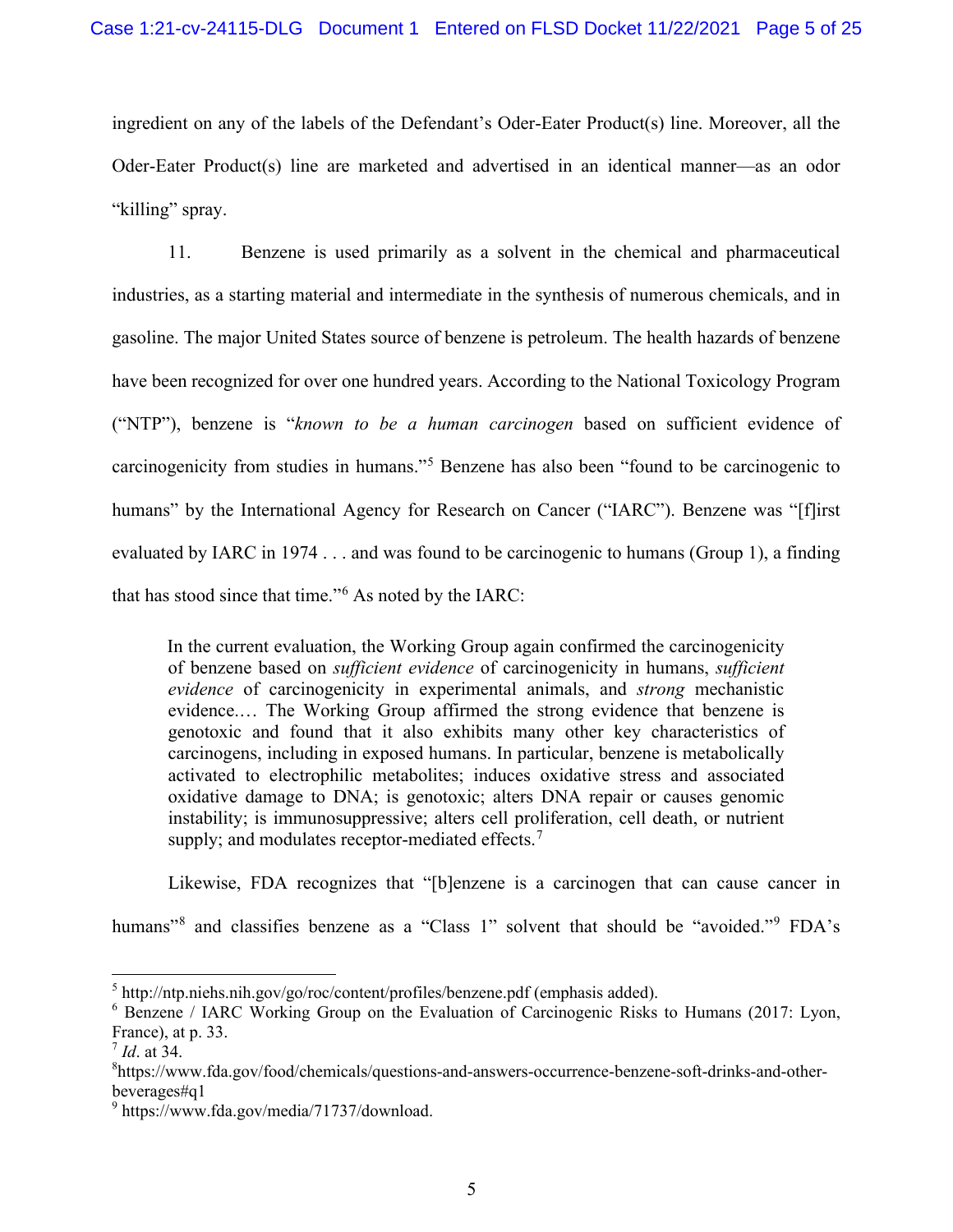Guidance for Industry states that "Solvents in Class 1 . . . should not be employed in the manufacture of drug substances, excipients, and drug products because of their unacceptable toxicities or deleterious environmental effect."<sup>[10](#page-5-0)</sup>

12. The FDA regulates aerosol topical sprays and powders such as the Odor-Eater product advertised by Defendant to both young and old alike, to ensure they meet safety and effectiveness standards,  $9$  as over the counter ("OTC") drugs rather than as cosmetics.

13. Benzene, a known human carcinogen, is not on the FDA's list of acceptable active or inactive ingredients for Oder-Eater Product(s) lines. Nor is benzene identified as an active or inactive ingredient on any of the Defendant's Oder-Eater Product(s) lines. Nevertheless, Defendant proclaims on its website that the Odor-Eaters for kids' products-line identified as "Stink Stoppers" is safe for use by children.<sup>[11](#page-5-1)</sup>

14. Benzene is not found included on any of the ingredient Drug Facts sheets affixed to each of the products distributed by Defendant.

<span id="page-5-0"></span><sup>&</sup>lt;sup>10</sup> FDA Guidance for Industry, Q3C Impurities: Residual Solvents (6/30/2017), available at https://www.fda.gov/media/71736/download.

<span id="page-5-1"></span><sup>11</sup> https://www.odor-eaters.com/faqs/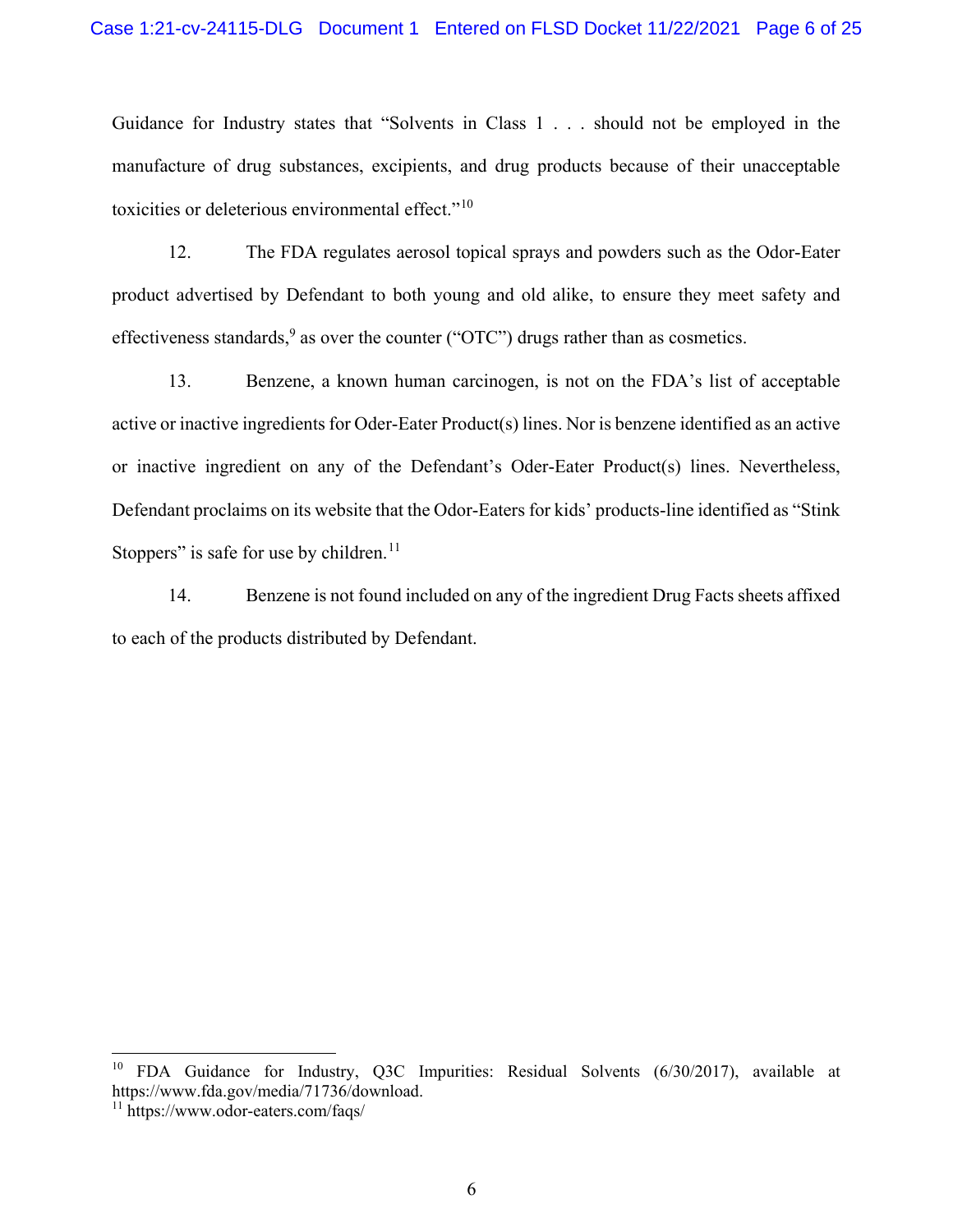

15. While the above pictorial of just one of the Defendant's products purchased by Plaintiff, it is most assuredly indicative of each of the Defendant's Odor-Eater products lines conspicuously absent the dangerous benzene ingredient.

16. This omission of such a dangerous ingredient is false and misleading statements by Defendant.

17. The governing regulations provide: "An over-the-counter antifungal drug product in a form suitable for topical administration is generally recognized as safe and effective and is not misbranded if it meets each of the conditions in this subpart and each general condition established in § 330.1 of this chapter."[12](#page-6-0) Defendant failed to meet this standard as further described herein.

18. The manufacture of any misbranded or adulterated drug is prohibited under

<span id="page-6-0"></span><sup>12</sup> 21 C.F.R. §333.201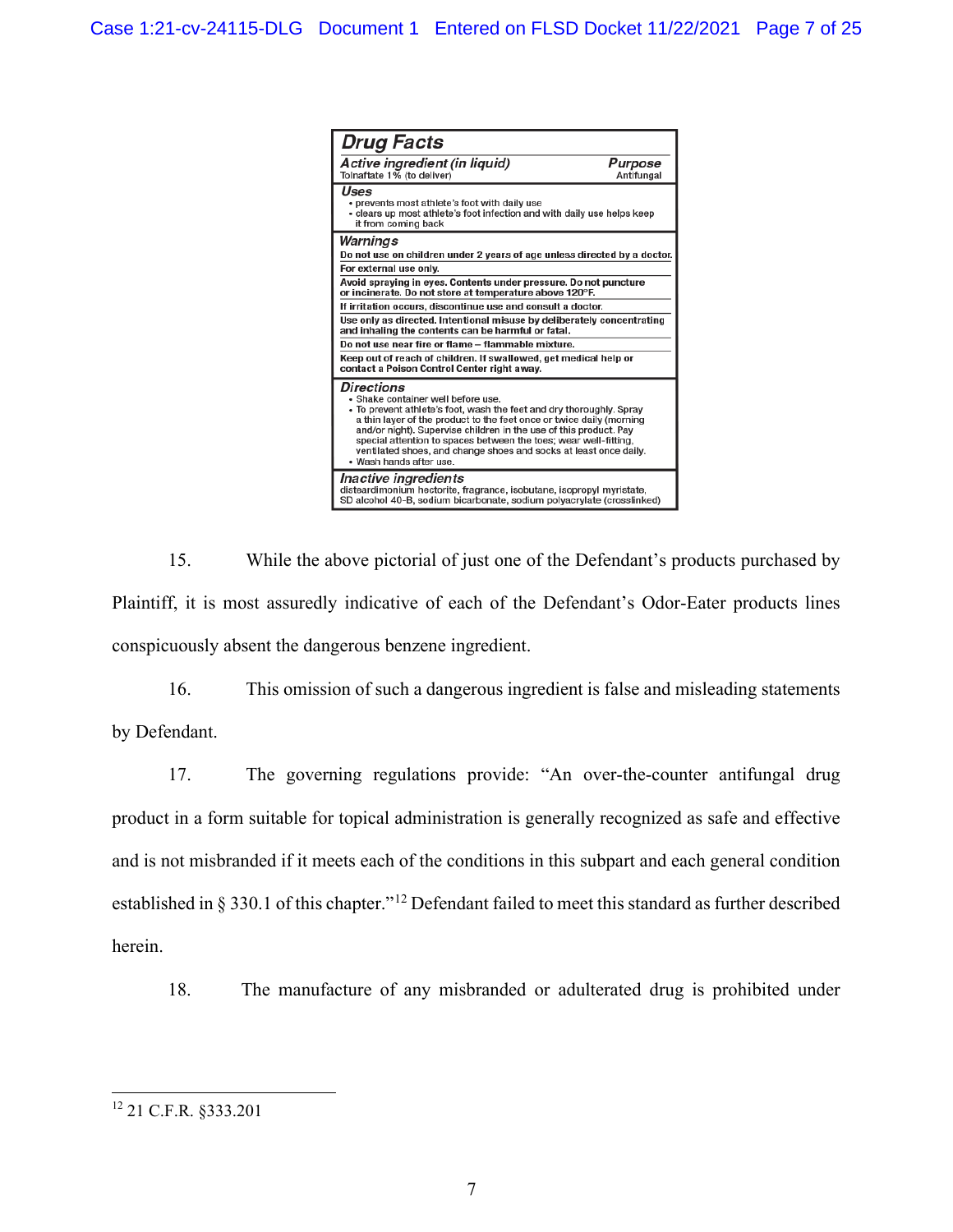federal law[13](#page-7-0) and Florida state law.[14](#page-7-1)

19. The introduction into commerce of any misbranded or adulterated drug is similarly prohibited.<sup>[15](#page-7-2)</sup>

20. The receipt in interstate commerce of any adulterated or misbranded drug is also unlawful.[16](#page-7-3)

21. Among the ways a drug may be adulterated are: If it consists in whole or in part

of any filthy, putrid, or decomposed substance; or . . . whereby it may have been rendered injurious

to health; $^{17}$  $^{17}$  $^{17}$ 

22. A drug is misbranded:

(a) "If its labeling is false or misleading in any particular."[18](#page-7-5)

(b) If the labeling does not contain, among other things, "the proportion of each active ingredient.]"<sup>[19](#page-7-6)</sup>

(c) "If it is dangerous to health when used in the dosage or manner, or with the frequency or duration prescribed, recommended, or suggested in the labeling thereof."[20](#page-7-7)

<span id="page-7-0"></span> $13$  21 U.S.C  $\frac{13}{21}$  (g).

<span id="page-7-1"></span><sup>14</sup> *See* Fla. Stat. § 499.005(1) ("It is unlawful for a person to perform or cause the performance of any of the following acts in this state: (1) The manufacture, repackaging, sale, delivery, or holding or offering for sale of any drug, device, or cosmetic that is adulterated or misbranded or has otherwise been rendered unfit for human or animal use.").

<span id="page-7-2"></span><sup>15</sup> 21 U.S.C. §331(a); Fla. Stat. § 499.005(1).

<span id="page-7-3"></span><sup>16</sup> 21 U.S.C. §331(c); *see also* Fla. Stat. § 499.005(3) ("It is unlawful for a person to perform or cause the performance of any of the following acts in this state: … (3) The receipt of any drug, device, or cosmetic that is adulterated or misbranded, and the delivery or proffered delivery of such drug, device, or cosmetic, for pay or otherwise.").

<span id="page-7-4"></span><sup>&</sup>lt;sup>17</sup> 21 U.S.C. §351(a)(2)(B); *see also* Fla. Stat. § 499.006(1) & (2) ("A drug or device is adulterated, if any of the following apply: (1) It consists in whole or in part of any filthy, putrid, or decomposed substance[;] (2) It has been produced, prepared, packed, or held under conditions whereby it could have been contaminated with filth or rendered injurious to health.").

<span id="page-7-5"></span><sup>18</sup> 21 U.S.C. §352(a)(1); *see also* Fla. Stat. § 499.007(1) (A drug is misbranded "[i]f its labeling is in any way false or misleading.")

<span id="page-7-6"></span><sup>19</sup> 21 U.S.C. §352(e)(1)(A)(ii). *See also* Fla. Stat. § 499.007(2)(b) ("A drug or device is misbranded: … (2) If in package form, it does not bear a label containing: (b) An accurate statement of the quantity of the contents in terms of weight, measure, or numerical count.").

<span id="page-7-7"></span><sup>20</sup> 21 U.S.C. §352(j); *see also* Fla. Stat. § 499.007(10) (A drug is misbranded "[i]f it is dangerous to health when used in the dosage or with the frequency or duration prescribed, recommended, or suggested in the labeling of the drug.")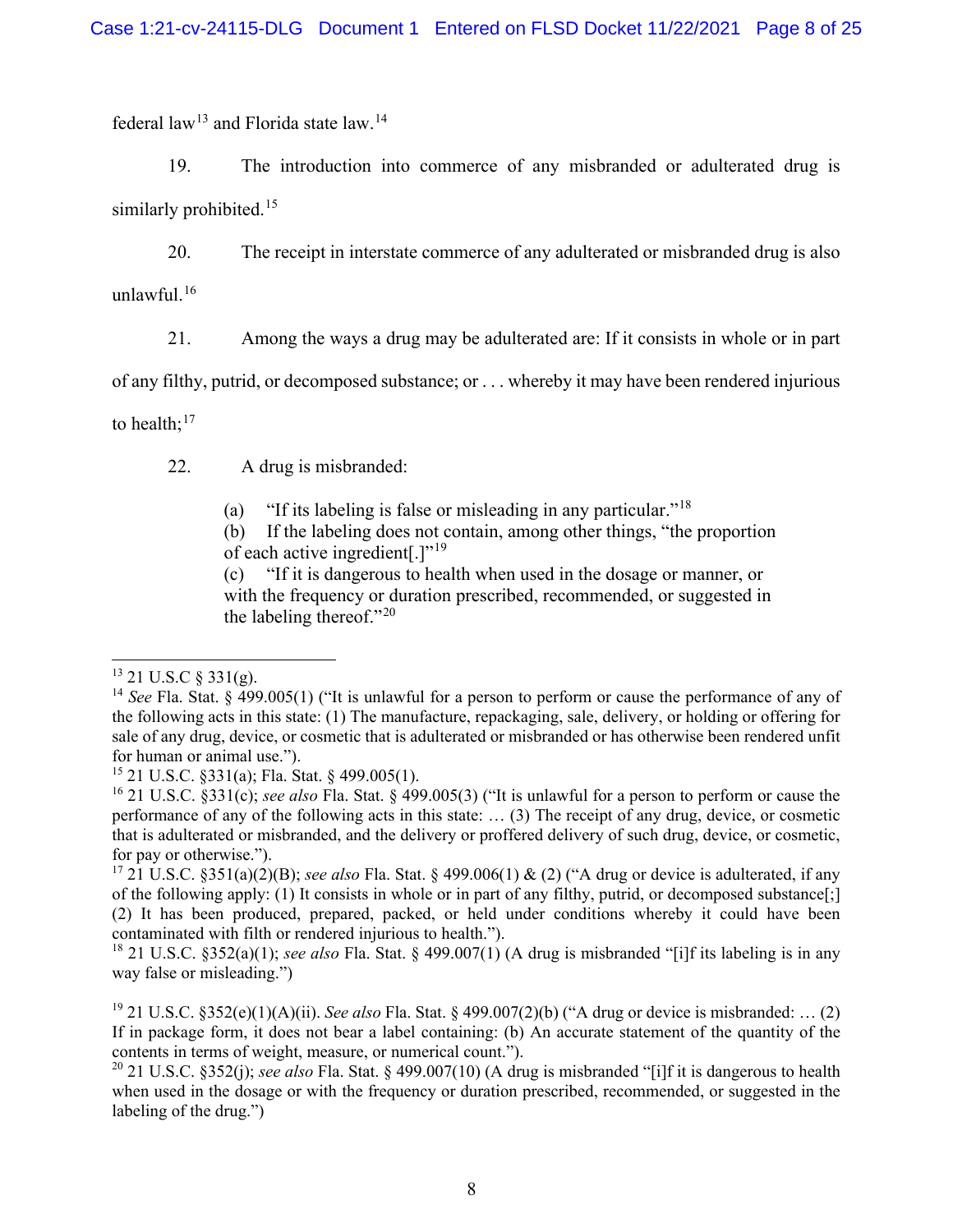23. If a manufacturer labels a drug but omits ingredients, that renders the drug misbranded. $21$ 

24. Defendant did not disclose that benzene, a known human carcinogen, may be present in the Oder-Eater Product(s) lines purchased by Plaintiff and the putative class members. As a result, its Oder-Eater Product(s) lines are adulterated and misbranded. There is "no safe level of benzene" exposure, so it is unsuitable for human application as an ingredient in any antiperspirant.<sup>[22](#page-8-1)</sup>

25. Defendant wrongfully advertised and sold the Oder-Eater Product(s) lines to adults and children without any labeling to indicate to consumers that these products may contain benzene.

26. Plaintiff has standing to represent members of the putative class because there is sufficient similarity between the specific Oder-Eater Product(s) lines purchased by the Plaintiff and the other Oder-Eater Product(s) lines not purchased by Plaintiff. Specifically, each and every one of Defendant's Oder-Eater Product(s) lines (i) are marketed in substantially the same way – as "#1 Brand For Foot Odor & Wetness…Odor-Eaters offers a variety of products, each containing powerful combinations of ingredients for destroying odor and controlling wetness."— and (ii) fail to include labeling indicating to consumers that the Oder-Eater Product(s) lines including the kids' and teens' product line called "Stink Stoppers" may contain benzene as an active or inactive

<span id="page-8-0"></span><sup>&</sup>lt;sup>21</sup> 21 C.F.R. §§201.6. "The labeling of a drug may be misleading by reason (among other reasons) of: ... (2) Failure to reveal the proportion of, or other fact with respect to, an ingredient present in such drug, when such proportion or other fact is material in the light of the representation that such ingredient is present in such drug." 21 C.F.R. §201.10(2). See also Fla. Stat. § 499.007(2)(b) ("A drug or device is misbranded: ... (2) If in package form, it does not bear a label containing: (b) An accurate statement of the quantity of the contents in terms of weight, measure, or numerical count.").

<span id="page-8-1"></span><sup>22</sup> https:[//www.who.int/ipcs/features/benzene.pdf.](http://www.who.int/ipcs/features/benzene.pdf)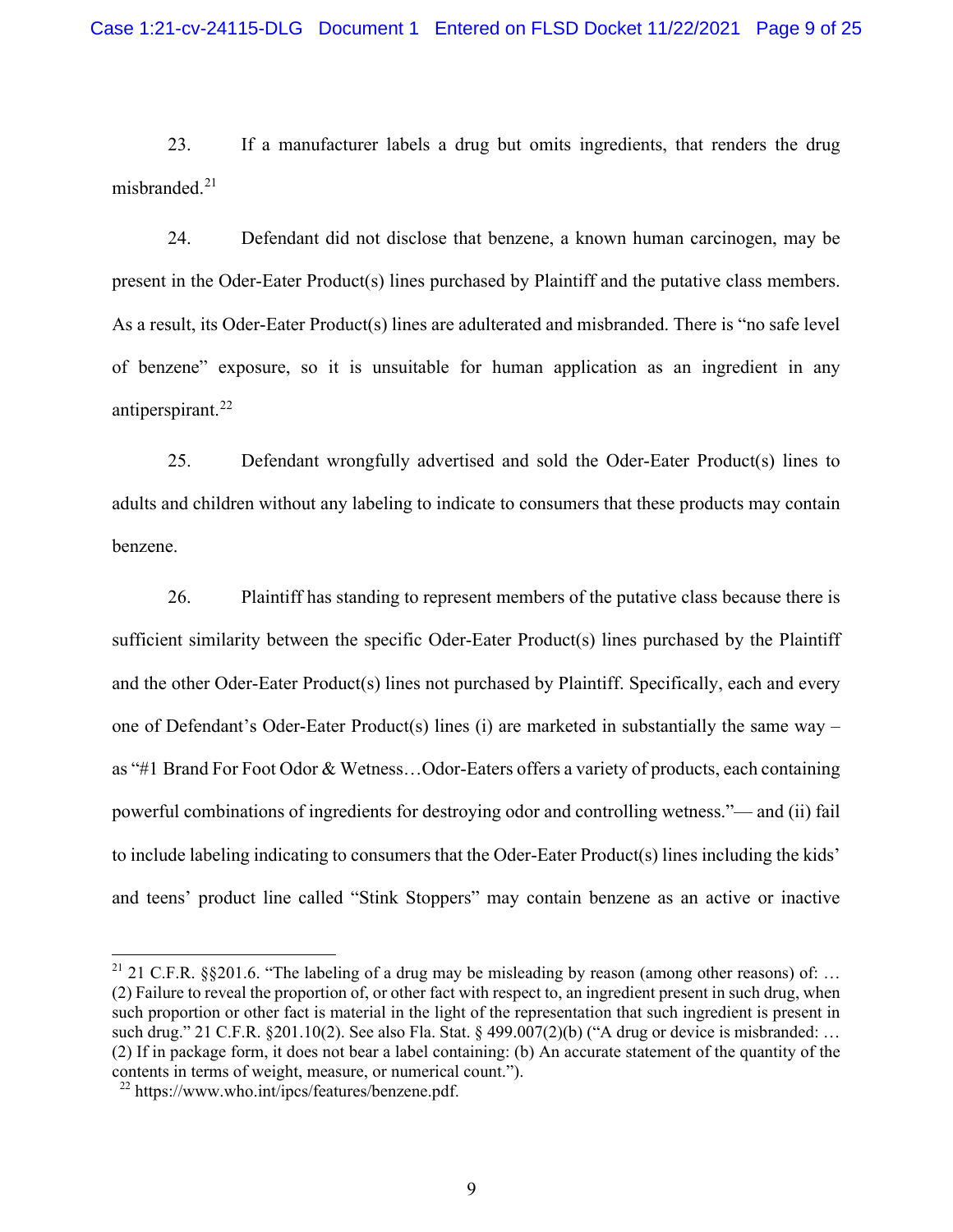ingredient. Accordingly, the misleading effect of all the Oder-Eater Product( $s$ ) lines is substantially the same.

27. Plaintiff references federal law in this Complaint not in any attempt to enforce it, but to demonstrate that their state-law tort claims do not impose any additional obligations on Defendant, beyond what was already required of them under federal law.

## **CLASS ALLEGATIONS**

28. Plaintiff brings this action on behalf of herself and all other similarly situated class members (the "Class") pursuant to Rule 23(a), (b)(2) and (b)(3) of the Federal Rules of Civil Procedure and seeks certification of the following class against Defendant for violations of Florida state laws and/or similar laws in other states:

## **Nationwide Class Action**

All consumers who purchased in the United States of America and its territories from November 4, 2017 to the present for personal use or consumption, any of the 35 lots of Defendant's Odor-Eaters Spray Powder sold in 4 oz and 5.3 oz aerosol cans, as well as six lots of Odor-Eaters Stink Stoppers Spray sold in 4 oz cans, each bearing any of the following : D19M29, D19M30, D20C01, D20C02, D20C03, D20C04, D20E05, D20E06, D20E07, D20F08, D20F09, D20H10, D20H11, D20K13, D20K14, D20M15, D20M16, D21B01, D21B02, D21D03, D21E04, D21F04, D21F05, D21G01, D21G02, D21H03, D21H04, D21H05, 041901, 041902, 041903, 041904, 041905, 051901.

Excluded from this Class are Defendant, any parent companies, subsidiaries, and/or affiliates, officers, directors, legal representatives, employees, coconspirators, all governmental entities, and any judge, justice or judicial officer presiding over this matter.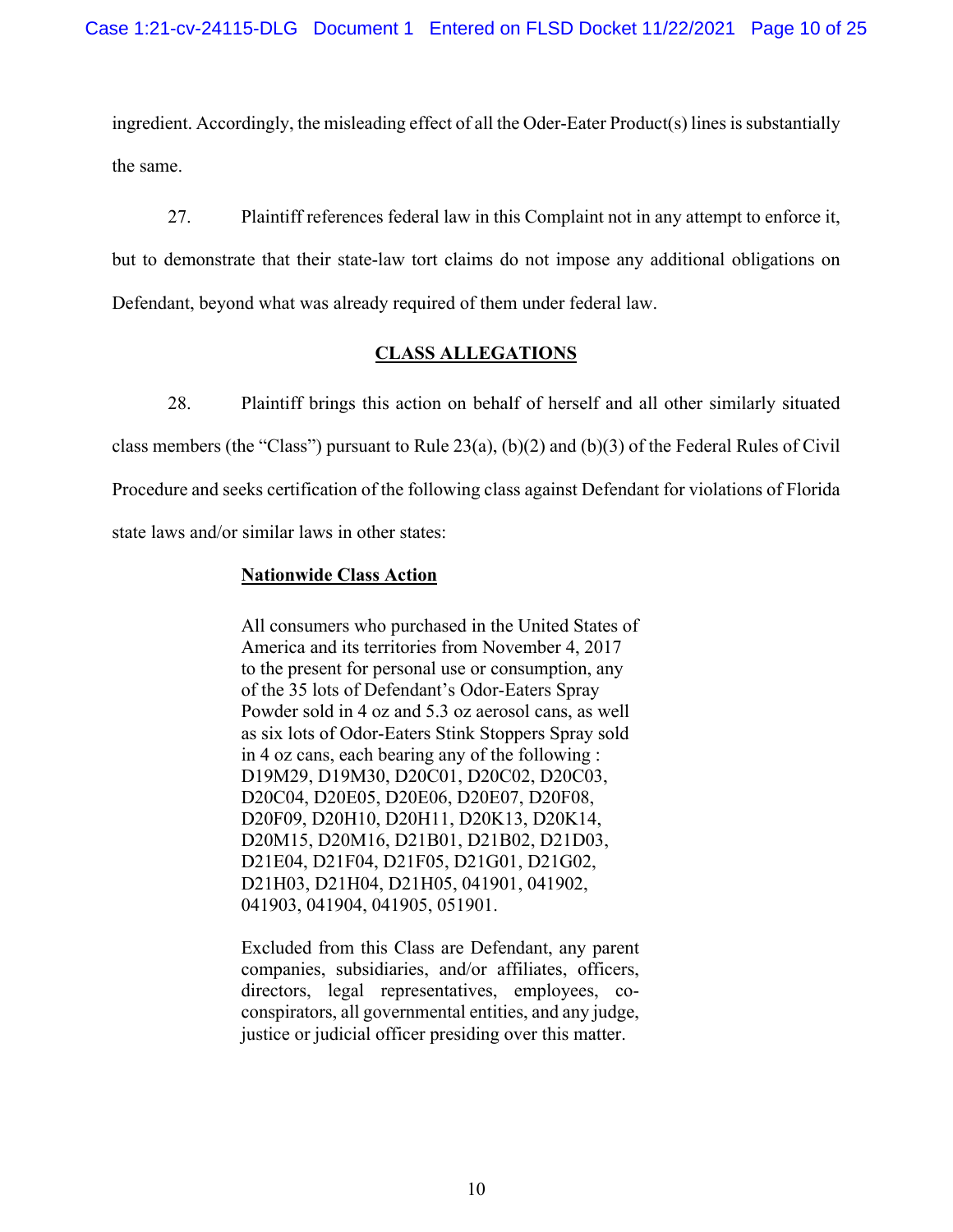29. In the alternative, Plaintiff brings this action on behalf of herself and all other

similarly situated Florida consumers pursuant to Rule 23(a), (b)(2) and (b)(3) of the Federal Rules

of Civil Procedure and seeks certification of the following class:

#### **Florida-Only Class Action**

All consumers who purchased in the State of Florida from November 4, 2017 to the present for personal use or consumption any of the 35 lots of Defendant's Odor-Eaters Spray Powder sold in 4 oz and 5.3 oz aerosol cans, as well as six lots of Odor-Eaters Stink Stoppers Spray sold in 4 oz cans, each bearing any of the following : D19M29, D19M30, D20C01, D20C02, D20C03, D20C04, D20E05, D20E06, D20E07, D20F08, D20F09, D20H10, D20H11, D20K13, D20K14, D20M15, D20M16, D21B01, D21B02, D21D03, D21E04, D21F04, D21F05, D21G01, D21G02, D21H03, D21H04, D21H05, 041901, 041902, 041903, 041904, 041905, 051901.

Excluded from this Class are Defendant, any parent companies, subsidiaries, and/or affiliates, officers, directors, legal representatives, employees, coconspirators, all governmental entities, and any judge, justice or judicial officer presiding over this matter.

30. The members of the Class are so numerous that joinder of all members of the

Class is impracticable. Plaintiff is informed and believes that the proposed Class contains thousands of purchasers of Defendant's Oder-Eater Product(s) lines who have been damaged by Defendant's conduct as alleged herein. The precise number of Class members is unknown to Plaintiff at this time.

31. Plaintiff's claims are typical to those of all Class members because members of the Class are similarly injured through Defendant's uniform misconduct described above and were subject to Defendant's deceptive claims that accompanied Defendant's Oder-Eater Product(s) lines sold under its name brand including that of the Stink Stoppers line. Plaintiff is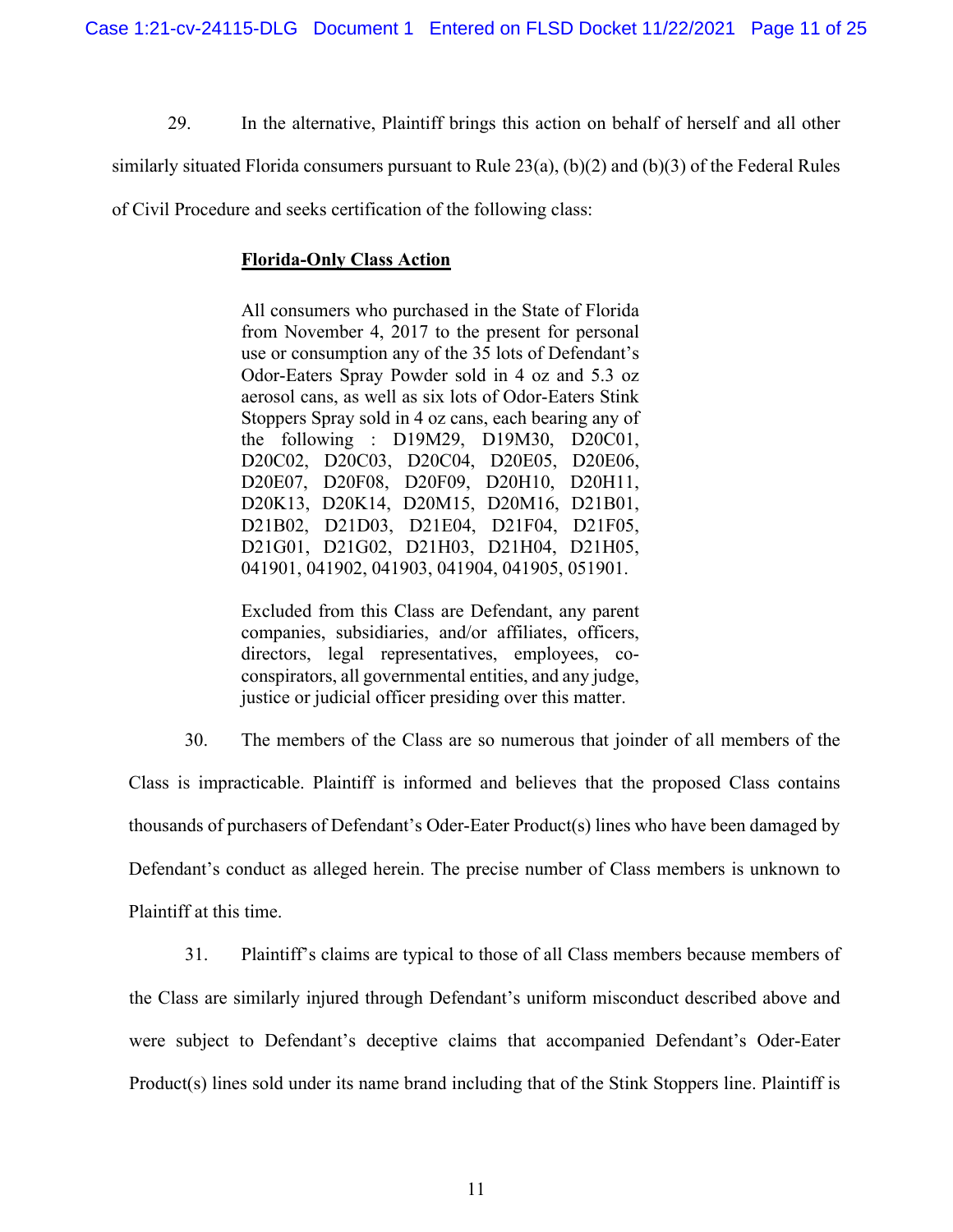advancing the same claims and legal theories on behalf of herself and all members of the Class.

32. Plaintiff's claims raise questions of law and fact common to all members of the Class, and they predominate over any questions affecting only individual Class members. The claims of Plaintiff and all prospective Class members involve the same alleged defect. These common legal and factual questions include the following:

- (a) whether Defendant's Oder-Eater Product(s) lines contained benzene;
- (b) whether Defendant's omissions are true, or are misleading, or objectively likely to deceive a reasonable consumer;
- (c) whether the alleged conduct constitutes violations of the laws asserted;
- (d) whether Defendant's alleged conduct violates public policy;
- (e) whether Defendant engaged in false or misleading advertising;
- (f) whether Defendant was unjustly enriched as a result of its labeling, marketing, advertising and/or selling of the Oder-Eater Product(s) lines;
- (g) whether Plaintiff and the Class members are entitled to damages and/or restitution and the proper measure of that loss; and
- (h) whether an injunction is necessary to prevent Defendant from continuing to market and sell defective and adulterated Oder-Eater Product(s) lines that contain benzene, a known human carcinogen.

33. Plaintiff and his counsel will fairly and adequately protect and represent the interests of each member of the class. Plaintiff has retained counsel experienced in complex litigation and class actions. Plaintiff's counsel has successfully litigated other class action cases similar to that here and have the resources and abilities to fully litigate and protect the interests of the Class. Plaintiff intends to prosecute this claim vigorously. Plaintiff has no adverse or antagonistic interests to those of the Class, nor is Plaintiff subject to any unique defenses.

34. A class action is superior to the other available methods for a fair and efficient adjudication of this controversy. The damages or other financial detriment suffered by the Plaintiff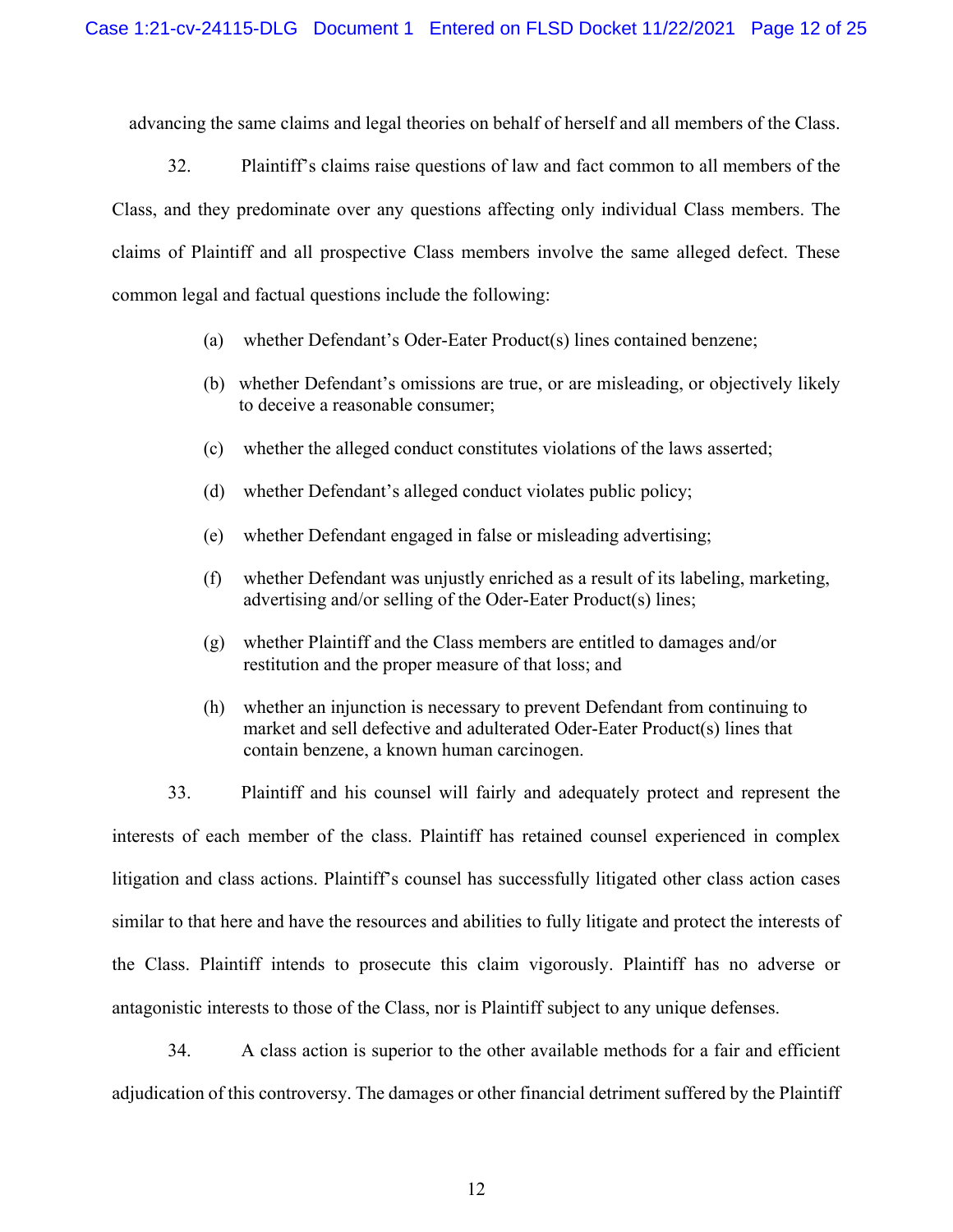and individual Class members is relatively small compared to the burden and expense that would be entailed by individual litigation of their claims against Defendant. It would thus be virtually impossible for Plaintiff and Class members, on an individual basis, to obtain effective redress for the wrongs done to them. Further, it is desirable to concentrate the litigation of the Class members' claims in one forum, as it will conserve party and judicial resources and facilitate the consistency of adjudications. Plaintiff knows of no difficulty that would be encountered in the management of this case that would preclude its maintenance as a class action.

35. The Class also may be certified because Defendant has acted or refused to act on grounds applicable to the Class, thereby making appropriate final declaratory and/or injunctive relief with respect to the members of the Class as a whole.

36. Plaintiff seeks preliminary and permanent injunctive and equitable relief on behalf of the entire Class, on grounds generally applicable to the entire Class, to enjoin and prevent Defendant from engaging in the acts described above, such as continuing to market and sell Oder-Eater Product(s) lines that may be adulterated with benzene and requiring Defendant to provide a full refund of the purchase price of the Oder-Eater Product(s) lines to Plaintiff and Class members.

37. Unless a Class is certified, Defendant will retain monies received as a result of its conduct that were taken from Plaintiff and the Class members. Unless a Class-wide injunction is issued, Defendant will continue to commit the violations alleged and the members of the Class and the general public will continue to be misled.

#### **COUNT I**

## **Violation of Florida's Deceptive and Unfair Trade Practices Act, Fla. Stat. §§ 501.201-213 (On Behalf of the Florida-Only Class)**

38. Plaintiff incorporates by reference and re-alleges each and every allegation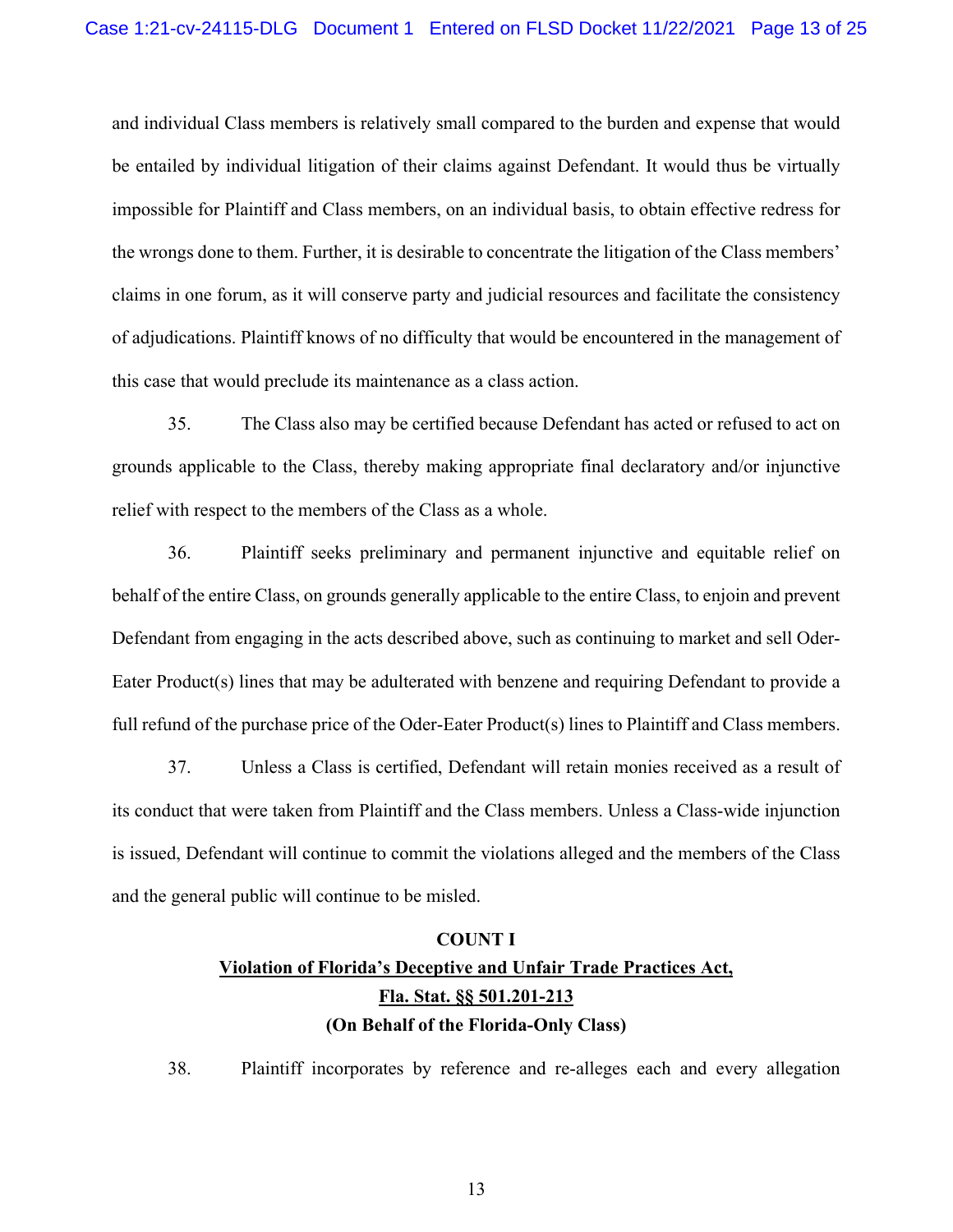contained above, as though fully set forth herein.

39. Plaintiff brings this claim individually and on behalf of the Class.

40. The Florida Deceptive and Unfair Trade Practices Act ("FDUTPA") renders unlawful unfair methods of competition, unconscionable acts or practice, and unfair or deceptive acts or practices in the conduct of any trade or commerce. § 501.204, Fla. Stat.

41. Among other purposes, FDUTPA is intended "[t]o protect the consuming public and legitimate business enterprises from those who engage in unfair methods of competition, or unconscionable, deceptive, or unfair acts or practices in the conduct of any trade or commerce." *See* Fla. Stat. § 501.202.

42. As alleged herein, Plaintiff has suffered injury in fact and lost money as a result of Defendant's conduct because she purchased Oder-Eater Product(s) lines from Defendant in reliance on Defendant's representation that the ingredients in its Oder-Eater Product(s) lines were safe and effective and were not adulterated with benzene, a known human carcinogen.

43. As alleged herein, Defendant's actions are deceptive and in clear violation of FDUTPA, entitling Plaintiff and the Class to damages and relief under Fla. Stat. §§ 501.201-213.

44. Defendant has engaged, and continues to engage, in conduct that is likely to deceive members of the public. This conduct includes representing in its labels that its Oder-Eater Product(s) lines contain only the ingredients listed in the label, which is untrue, and failing to make any mention that the certain Oder-Eater Product(s) lines are adulterated with benzene, a known human carcinogen.

45. Similarly, Defendant continuing to mislead consumers with assurances that its product lines are safe.

46. By committing the acts alleged above, Defendant has engaged in unconscionable,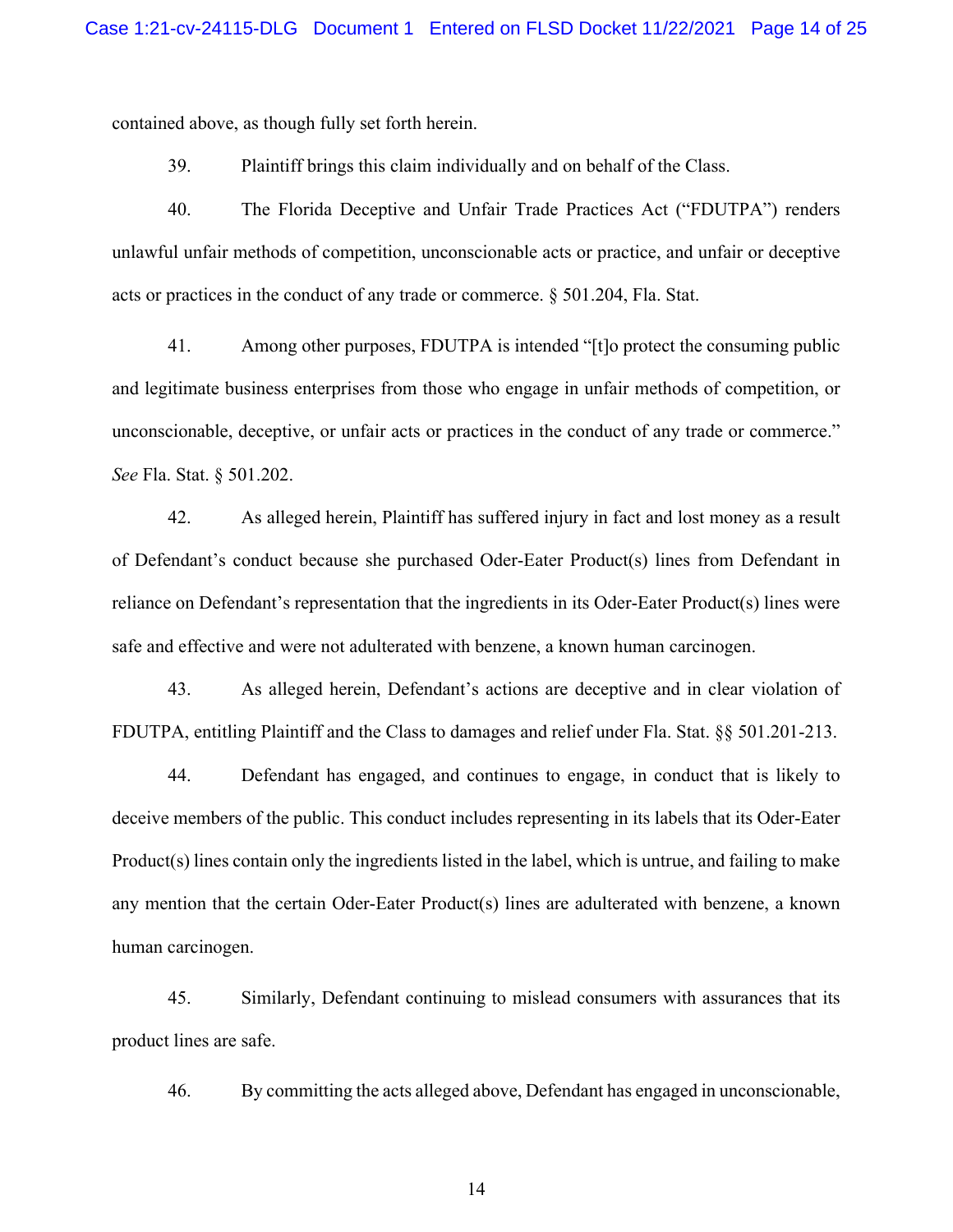deceptive, or unfair acts or practices, which constitute unfair competition within the meaning of FDUTPA.[23](#page-14-0)

47. Defendant's conduct is substantially injurious to consumers. Consumers are purchasing and as instructed in the label, applying the Defendants' Oder-Eater Product(s) lines without knowledge that there is a risk the Oder-Eater Product(s) lines may be adulterated with a human carcinogen. This conduct has caused, and continues to cause, substantial injury to consumers because consumers would not have paid for antiperspirants potentially adulterated with benzene but for Defendant's false labeling, advertising, and promotion. Thus, Plaintiff and the putative Class have been "aggrieved" (*i.e.* lost money) as required for FDUTPA standing, and such an injury is not outweighed by any countervailing benefits to consumers or competition.

48. Indeed, no benefit to consumers or competition results from Defendant's conduct. Since consumers reasonably rely on Defendant's representation of the ingredients contained in its der-Eater Product(s) lines' labels, and injury resulted from ordinary use of the various Oder-Eater Products, consumers could not have reasonably avoided such injury.

49. Further, Defendant's conduct is ongoing and continuing, such that prospective injunctive relief is necessary. Plaintiff is a long-time user of Defendant's Oder-Eater Product(s) lines, and he desires to purchase Defendant's Oder-Eater Product(s) lines in the future if he can be assured that the Oder-Eater Product(s) lines are unadulterated and meet the advertising claims. Absent injunctive relief, Defendant may continue to advertise, promote and sell adulterated Oder-Eater Product(s) lines that deceive the public as to their ingredients and safety. Plaintiff is thus likely to again be wronged in a similar way. For example, if Plaintiff encounters Defendant's Oder-

<span id="page-14-0"></span><sup>&</sup>lt;sup>23</sup> Defendant's conduct violates Section 5 of the Federal Trade Commission "("FTC") Act, 15

U.S.C. § 45, which prohibits unfair methods of competition and unfair or deceptive acts or practices in or affecting commerce.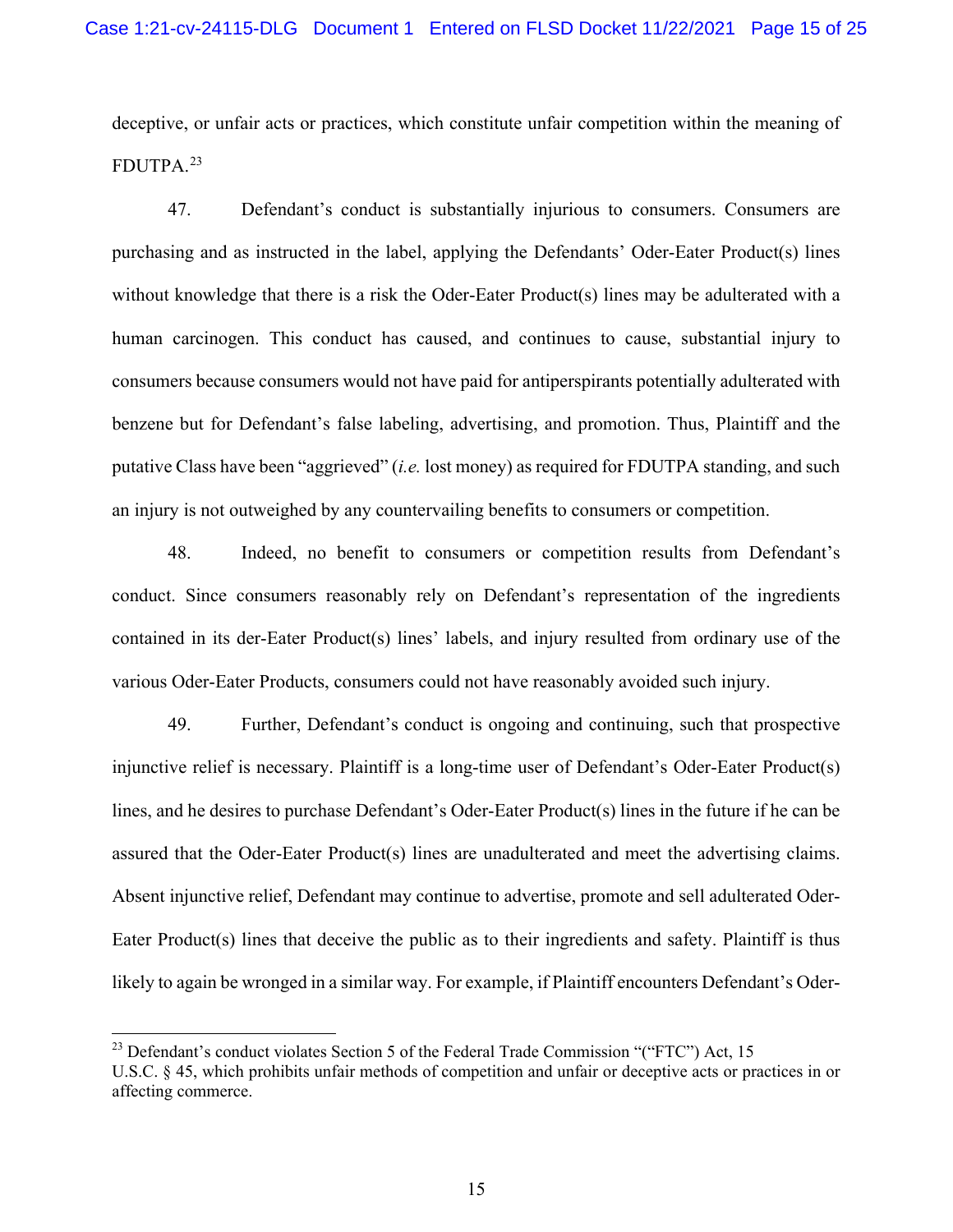Eater Product(s) lines in the future and there is a risk those products still contain benzene, Plaintiff may mistakenly rely on the product's label to believe that Defendant eliminated benzene when it did not.

50. Florida Statutes, Section 501.204, makes unfair and/or deceptive trade practices in the conduct of any trade or commerce illegal.

51. Florida Statutes, Section 501.211, creates a private right of action for individuals who are aggrieved by an unfair and/or deceptive trade practice by another person.

52. Florida Statutes, Section 501.2105, provides that the prevailing party in litigation arising from a cause of action pursuant to Chapter 501 shall be entitled to recover attorney's fees within the limitations set forth therein form the non-prevailing party.

53. Florida Statutes, Section 501.213, provides that any remedies available under Chapter 501 are in addition to any other remedies otherwise available for the same conduct under state or local law.

54. Florida Statutes, Section 501.203 (3)(c), states that a person has violated the FDUTPA if it violates "any law, statute, rule, regulation, or ordinance which proscribes unfair, deceptive, or unconscionable acts or practices."

55. Defendant is engaged in the practice of manufacturing, marketing, distributing, selling and otherwise placing into the stream of commerce Oder-Eater Product(s) lines which constitutes trade and commerce as defined by Sections 501.203(8) Fla. Stat., and is therefore subject to FDUPTA.

56. As a result of Defendant's unfair and deceptive trade practices, Plaintiff and the putative Class are entitled to an award of attorney's fees pursuant to FDUTPA, Florida Statutes, Section 501.2105, if he prevails.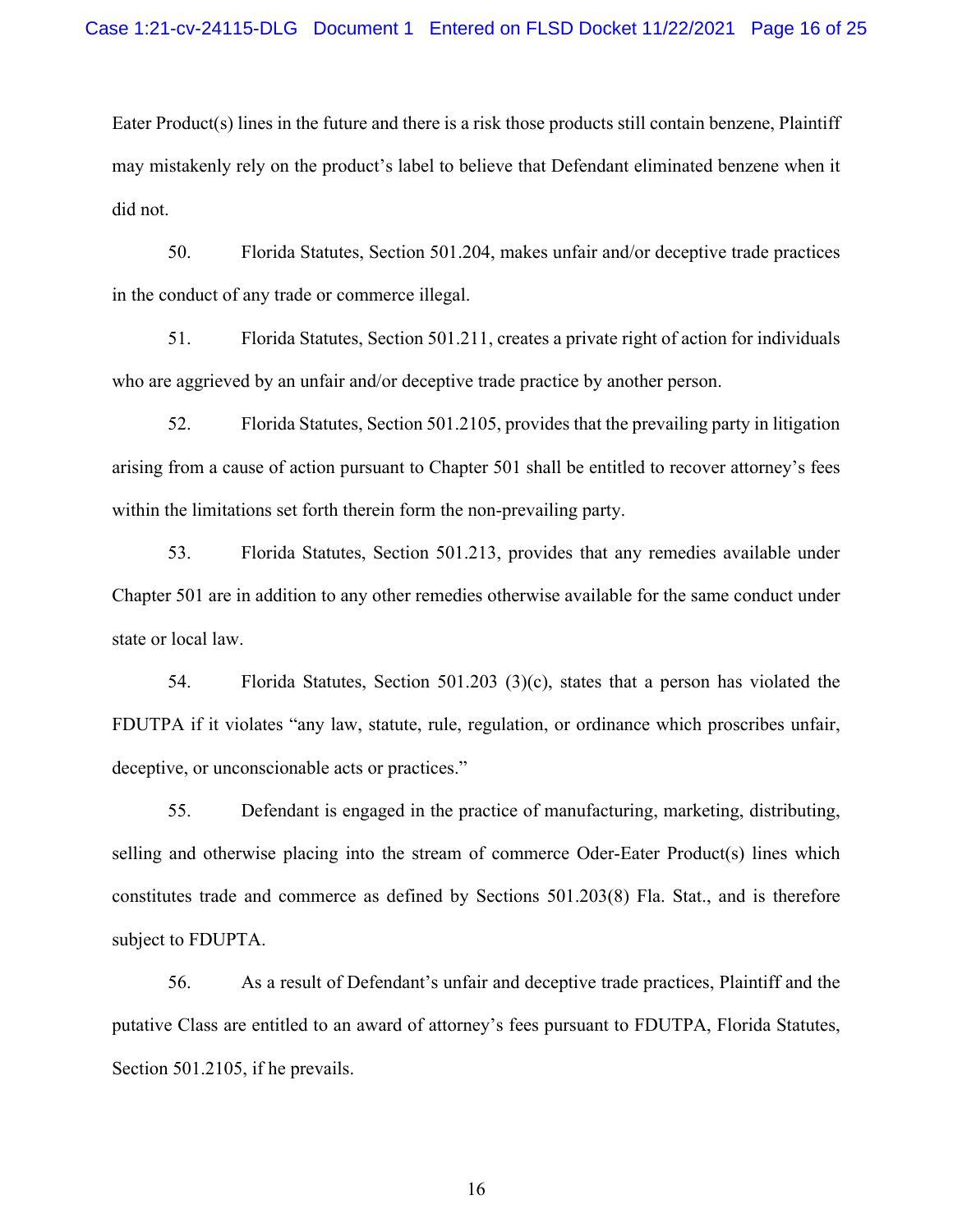57. Wherefore, Plaintiff prays for judgement against Defendant, as set forth hereafter. Defendant's conduct with respect to the labeling, advertising, marketing, and sale of Oder-Eater Product(s) lines is unfair because Defendant's conduct was immoral, unethical, unscrupulous, or substantially injurious to consumers and the utility of its conduct, if any, does not outweigh the gravity of the harm to its victims.

58. In accordance with FDUTPA,<sup>[24](#page-16-0)</sup> Plaintiff seeks an order enjoining Defendant from continuing to conduct business through fraudulent or unlawful acts and practices and to commence a corrective advertising campaign. Defendant's conduct is ongoing and continuing, such that prospective injunctive relief is necessary.

59. On behalf of Plaintiff and the putative Class, Plaintiff also seeks an order entitling them to recover all monies spent on the Defendant's Oder-Eater Product(s) lines, which were acquired through acts of fraudulent, unfair, or unlawful competition.<sup>[25](#page-16-1)</sup> In addition, the measure of restitution should be a full refund of the purchase price insofar as the Oder-Eater Product(s) lines and their associated labels are worthless. But for Defendant's misrepresentations and omissions, Plaintiff would have paid nothing for Oder-Eater Product(s) lines that have a risk of containing a known human carcinogen (*i.e*. benzene). Indeed, there is no discernible "market" for an over-thecounter anti-fungal anti wetness foot spray and/or powder product that may be adulterated with a known human carcinogen. As recognized by the WHO, "[b]enzene is carcinogenic to humans, and no safe level of benzene can be recommended."[26](#page-16-2) As a result, the Defendant's Oder-Eater

<span id="page-16-0"></span><sup>&</sup>lt;sup>24</sup> Section 501.211(1) allows "anyone aggrieved by a violation of" FDUTPA to seek declaratory or injunctive relief. Fla. Stat. §501.211.

<span id="page-16-1"></span><sup>&</sup>lt;sup>25</sup> Section 501.211(2) provides that "a person who has suffered a loss as a result of a [FDUTPA] violation ... may recover actual damages."

<span id="page-16-2"></span><sup>26</sup> https:[//www.who.int/ipcs/features/benzene.pdf.](http://www.who.int/ipcs/features/benzene.pdf)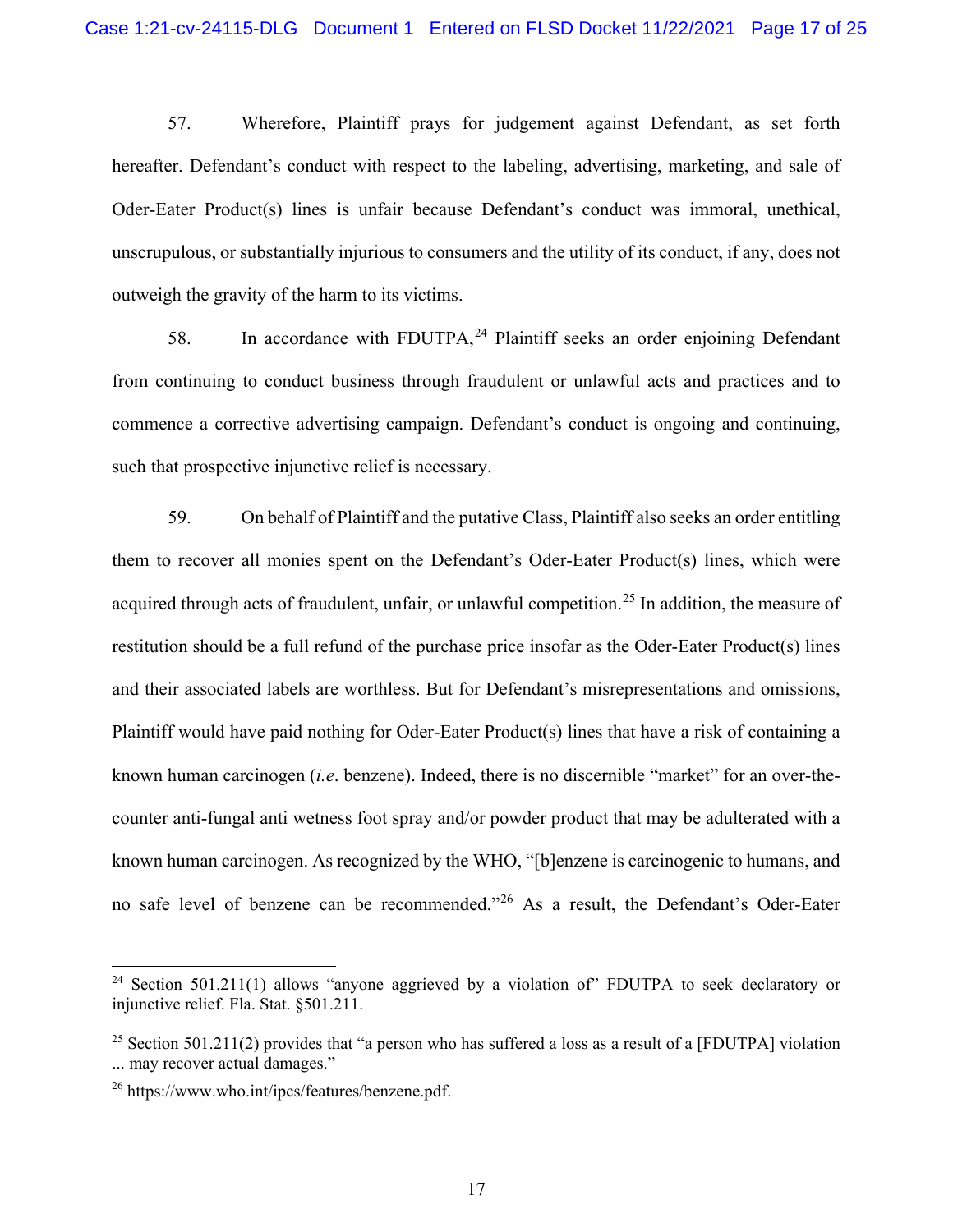Product(s) lines are rendered valueless.

60. Plaintiff and members of the Class are entitled to injunctive and equitable relief, and a full refund in the amount they spent on the Defendant's Oder-Eater Product(s) lines.

## **COUNT II**

#### **Unjust Enrichment**

## **(On Behalf of the Nationwide Class and Florida-Only Class)**

52. Plaintiff incorporates by reference and re-alleges each and every allegation contained above, as though fully set forth herein.

53. As a result of Defendant's wrongful and deceptive conduct alleged herein, Defendant knowingly and voluntarily accepted and retained wrongful benefits in the form of money paid by the Plaintiff and members of the Class when they purchased the Oder-Eater Product(s) lines.

54. In so doing, Defendant acted with conscious disregard for the rights of Plaintiff and members of the Class.

55. As a result of Defendant's wrongful conduct as alleged herein, Defendant has been unjustly enriched at the expense of, and to the detriment of, Plaintiff and members of the Class.

56. Defendant's unjust enrichment is traceable to, and resulted directly and proximately from, the conduct alleged herein.

57. Under the common law doctrine of unjust enrichment, it is inequitable for Defendant to be permitted to retain the benefits it received, and is still receiving, without justification, from the false and deceptive labeling and marketing of the Oder-Eater Product(s) lines to Plaintiff and members of the Class.

58. Defendant's retention of such funds under circumstances making it inequitable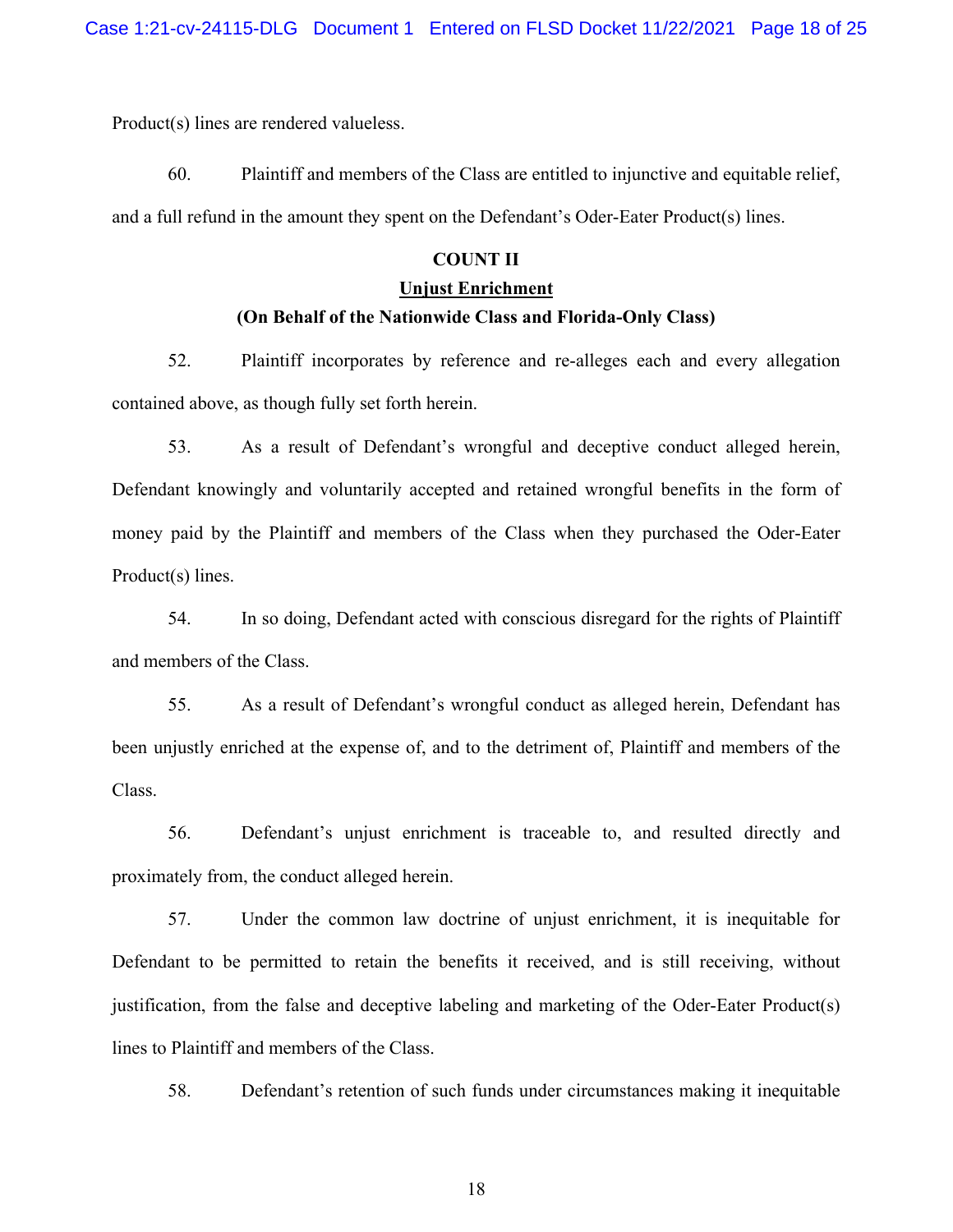to do so constitutes unjust enrichment.

59. The financial benefits derived by Defendant rightfully belong to Plaintiff and members of the Class.

60. Defendant should be compelled to disgorge in a common fund for the benefit of Plaintiff and members of the Class all wrongful or inequitable proceeds received by them.

61. Finally, Plaintiff and members of the Class may assert an unjust enrichment claim even though a remedy at law may otherwise exist.

#### **COUNT III**

## **Breach of Implied Warranty**

### **(On Behalf of the Nationwide Class and Florida-Only Class)**

62. Plaintiff incorporates by reference and re-alleges each and every allegation contained above, as though fully set forth herein.

63. Defendant was at all relevant times the manufacturer, distributor, warrantor and/or seller of the Oder-Eater Product(s) lines. Defendant knew or had reason to know of the specific use for which its Oder-Eater Product(s) lines were purchased.

64. At the time Defendant marketed and otherwise placed its Oder-Eater Product(s) lines into the stream of commerce, it knew of the particular purpose for which Plaintiff and the Class members purchased the Oder-Eater Product(s) lines—to have a safe and effective anti-fungal anti wetness foot spray and/or powder, which did not contain any dangerous carcinogens. Defendant also knew that consumers, including Plaintiff and members of the Class, would have no ability or opportunity to determine the ingredients in the Oder-Eater Product(s) lines, but instead would rely on Defendant's representations that the Oder-Eater Product(s) lines were suitable for their particular purpose and free of dangerous carcinogens (*i.e.,* benzene).

65. At all times, Plaintiff and the Class members used the Oder-Eater Product(s) lines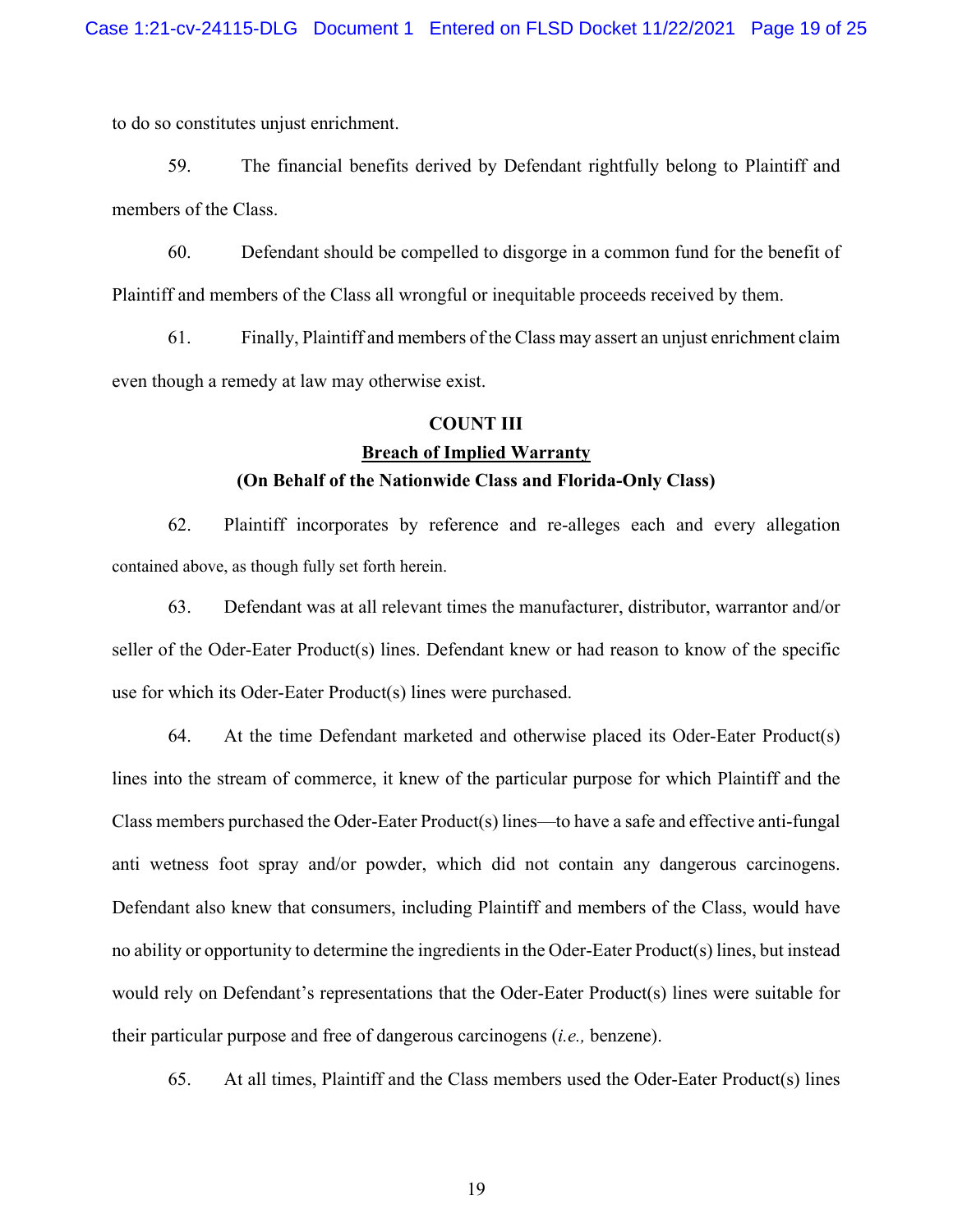in the manner that was intended for use.

66. Defendant provided Plaintiff and the Class members with an implied warranty that its Oder-Eater Product(s) lines were merchantable and fit for the ordinary purposes for which they sold and not dangerous or hazardous to the user's health.

67. Further, as the intended consumers and ultimate users of the Oder-Eater Product(s) lines, Plaintiff and the Class members are intended third-party beneficiaries of any contracts between Defendant and any retailers from whom Plaintiffs obtained Oder-Eater Product(s) lines, which contain the implied warranty of merchantability and to be fit for ordinary purposes, safe and not hazardous to one's health. Plaintiff and the Class members, not any retailers, are the parties intended to benefit by any such contract because they are the people using the Oder-Eater Product(s) lines in the manner intended.

68. In breach of the implied warranty of merchantability, the Oder-Eater Product(s) lines that Defendant provided to Plaintiff and the Class members are not fit and suitable for their ordinary purpose because, inter alia, they contain dangerous carcinogens with the potential of causing serious injury and/or death. Defendant's Oder-Eater Product(s) lines supplied to Plaintiff and the Class members did not possess the basic degree of fitness for ordinary use due to the defects described herein. The defects are so basic that they render the Oder-Eater Product(s) lines unfit for their ordinary purposes. As such, they are not merchantable.

69. As a direct and proximate result of Defendant's breach, Plaintiff and the Class members have suffered, and will continue to suffer, significant damages, loss and injury in an amount that will be established at trial.

70. Plaintiff and the Class members are entitled to legal and equitable relief against Defendant, including consequential damages, rescission, attorneys' fees, costs of suit, and other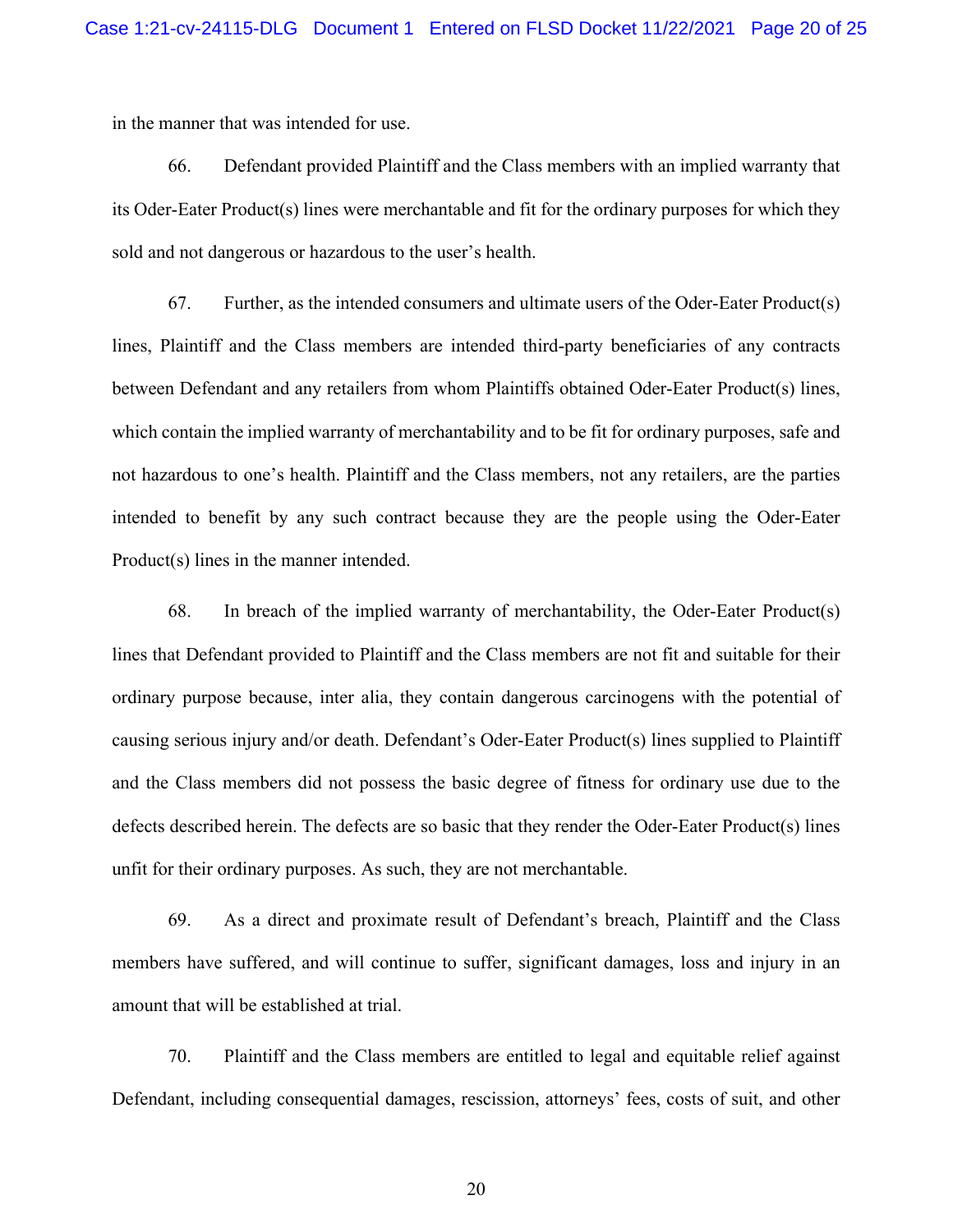relief as appropriate.

#### **COUNT IV**

## **Breach of Express Warranty (On Behalf of the Nationwide Class and Florida-Only Class)**

71. Plaintiff incorporates by reference and re-alleges each and every allegation contained above, as though fully set forth herein.

72. Plaintiff and each Class member formed a contract with Defendant at the time Plaintiff and the other Class members purchased the Defendant's Oder-Eater Product(s) lines. The terms of the contract include the promises and affirmations of fact made by Defendant on its Oder-Eater Product(s) lines packaging and through marketing and advertising, including the ingredients list of which benzene is conspicuously omitted, constitute express warranties breached as those warranties became part of the basis of the bargain, and are part of the standardized contract that Defendant entered into with Plaintiff and each Class member.

73. Defendant expressly warranted that its Oder-Eater Product(s) lines were fit for their ordinary use, *i.e*., as a safe and FDA-compliant product suitable for human application for "destroying odor and controlling wetness." It also expressly warranted that its Oder-Eater Product(s) lines were not adulterated or misbranded.

54. Defendant's Oder-Eater Product(s) lines did not conform to Defendant's express representations and warranties because they were not manufactured in compliance with FDA standards, were not suitable for human application, and were adulterated and misbranded.

55. At all times relevant all the following States and Territories have codified and adopted the provisions of the Uniform Commercial Code: Ala. Code § 7-2-313; Alaska Stat. § 45.02.313; Ariz. Rev. Stat. Ann. § 47-2313; Ark. Code. Ann. § 4-2-313; Cal. Com. Code § 2313; Colo. Rev. Stat. § 4-2-313; Conn. Gen. Stat. Ann. § 42a-2-313; 6 Del. Code. § 2-313; D.C. Code.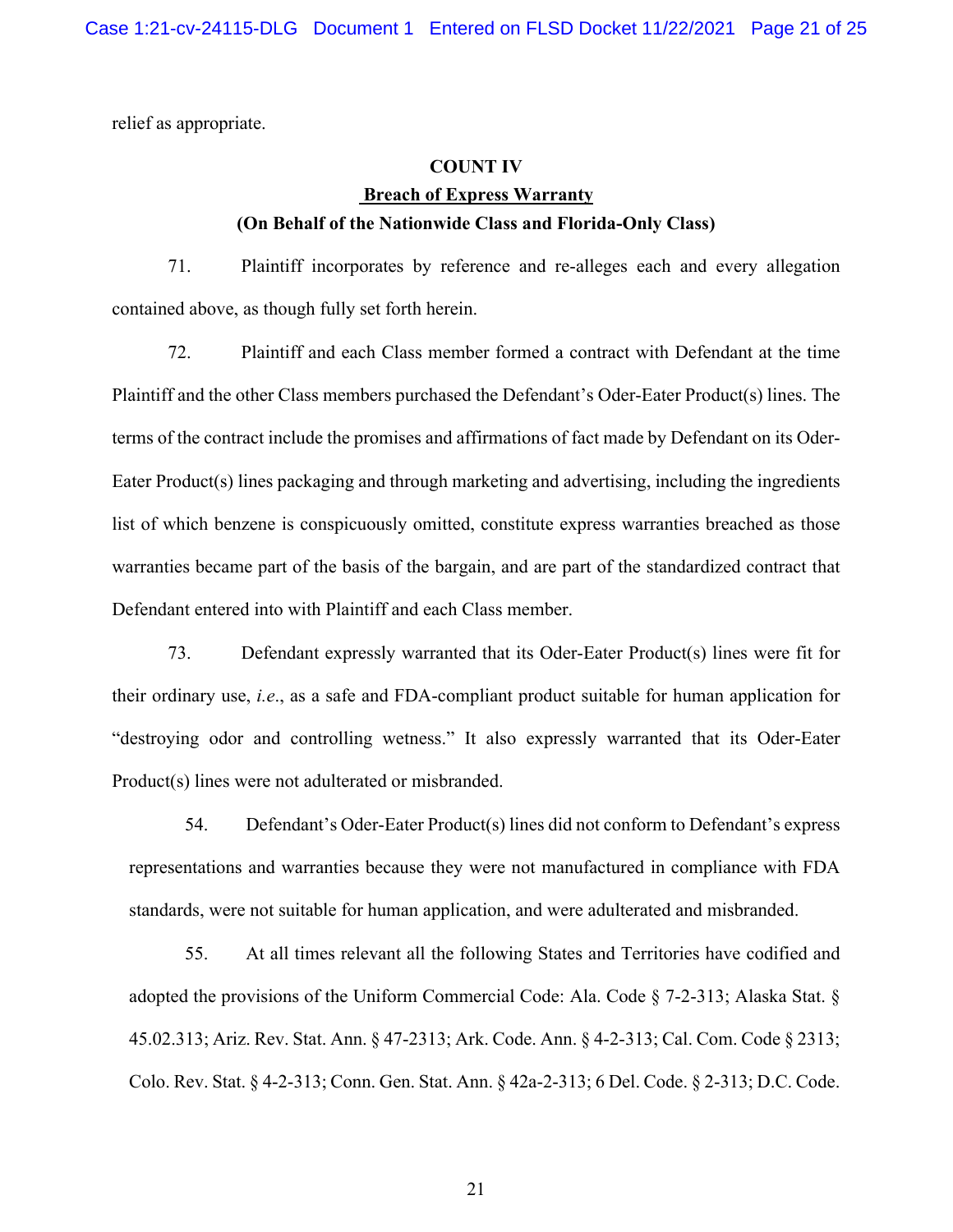§ 28:2-313; Fla. Stat. Ann. § 672.313; Ga. Code. Ann. § 11-2-313; Haw. Rev. Stat. § 490:2-313; Idaho Code § 28-2-313; 810 Ill. Comp. Stat. Ann. 5/2-313; Ind. Code Ann. § 26-1- 2-313; Kan. Stat. Ann. § 84-2-313; Ky. Rev. Stat. Ann. § 355.2-313; 11 Me. Rev. Stat. Ann. § 2-313; Md. Code. Ann. § 2-313; Mass. Gen. Law Ch. 106 § 2-313; Mich. Comp. Laws Ann. § 440.2313; Minn. Stat. Ann. § 336.2-313; Miss. Code Ann. § 75-2-313; Mo. Rev. Stat. § 400.2- 313; Mont. Code Ann. § 30-2-313; Nev. Rev. Stat. U.C.C. § 104.2313; N.H. Rev. Ann. § 382- A:2-313; N.J. Stat. Ann. § 12A:2-313; N.M. Stat. Ann. § 55-2-313; N.Y. U.C.C. Law § 2-313; N.C. Gen. Stat. Ann. § 25-2-313; N.D. Stat. § 41-02-313; Ohio Rev. Code Ann. § 1302.26; Okla. Stat. tit. 12A § 2-313; Or. Rev. Stat. § 72.3130; 13 Pa. C.S. § 2313; P.R. Laws. Ann. Tit. 31, § 3841, et seq.; R.I. Gen. Laws § 6A-2-313; S.C. Code Ann. § 36-2-313; S.D. Stat. § 57A-2-313; Tenn. Code Ann. § 47-2-313; Tex. Bus. & Com. Code Ann. § 2-313; Utah Code Ann. § 70A- 2-313; Va. Code § 8.2-313; Vt. Stat. Ann. 9A § 2-313; W. Va. Code § 46-2-313; Wash. Rev. Code § 62A 2-313; Wis. Stat. Ann. § 402.313 and Wyo. Stat. § 34.1-2-313.

56. At the time that Defendant marketed and sold its Oder-Eater Product(s) lines, it recognized the purposes for which the products would be used, and expressly warranted the products were suitable for human application, FDA compliant and not adulterated or misbranded. These affirmative representations became part of the basis of the bargain in every purchase by Plaintiff and each Class member, including but not limited to the express representation Defendant made that benzene is not an ingredient used in any of its products.

57. Plaintiff and each Class member are natural persons who are reasonably expected to use, consume, or be affected by the adulterated and/or misbranded Oder-Eater Product(s) lines manufactured and sold by Defendant.

58. Defendant breached its express warranties with respect to its Oder-Eater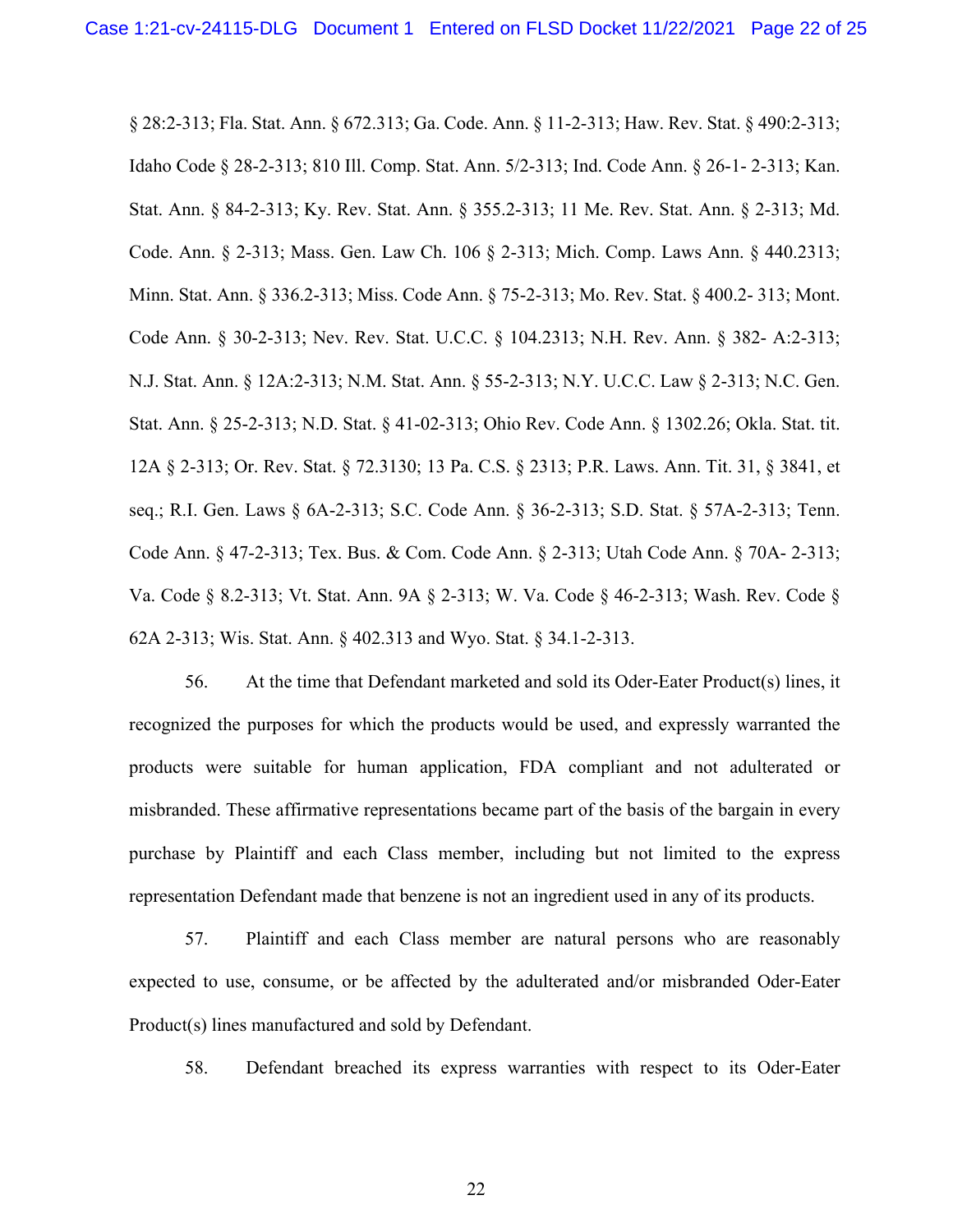Product(s) lines because the products were not suitable for human application, did not comply with FDA standards, and were adulterated and misbranded.

59. Plaintiffs and each Class member would not have purchased the Oder-Eater Product(s) lines had they known the products contained benzene, were not suitable for human application, did not comply with FDA standards, and/or were adulterated and misbranded.

60. As a direct and proximate result of Defendant's breach of express warranty,

Plaintiff and other Class members have been injured and suffered damages in the amount of the purchase price of their Oder-Eater Product(s) lines, and any consequential damages resulting from the purchases, in that the Oder-Eater Product(s) lines they purchased were so inherently flawed, unfit, or unmerchantable as to have no market value.

## **PRAYER FOR RELIEF**

WHEREFORE, Plaintiff, individually and on behalf of all others similarly situated, pray

for judgment against the Defendant as to each and every count, including:

- A. An order declaring this action to be a proper class action, appointing Plaintiff and their counsel to represent the Class, and requiring Defendant to bear the costs of class notice;
- B. An order enjoining Defendant from selling the Oder-Eater Product(s) lines;
- C. An order enjoining Defendant from suggesting or implying that the Oder-Eater Product(s) lines are safe and effective for human application;
- D. An order requiring Defendant to engage in a corrective advertising campaign and engage in any further necessary affirmative injunctive relief, such as recalling existing Oder-Eater Product(s) lines;
- E. An order awarding declaratory relief, and any further retrospective or prospective injunctive relief permitted by law or equity, including enjoining Defendant from continuing the unlawful practices alleged herein, and injunctive relief to remedy Defendant's past conduct;
- F. An order requiring Defendant to pay restitution/damages to restore all funds acquired by means of any act or practice declared by this Court to be an unlawful, unfair, or fraudulent business act or practice, untrue or misleading advertising in violation of the FDUTPA, plus pre- and post-judgment interest thereon;
- G. An order requiring Defendant to disgorge any ill-gotten benefits received from Plaintiff and members of the Class as a result of any wrongful or unlawful act or practice;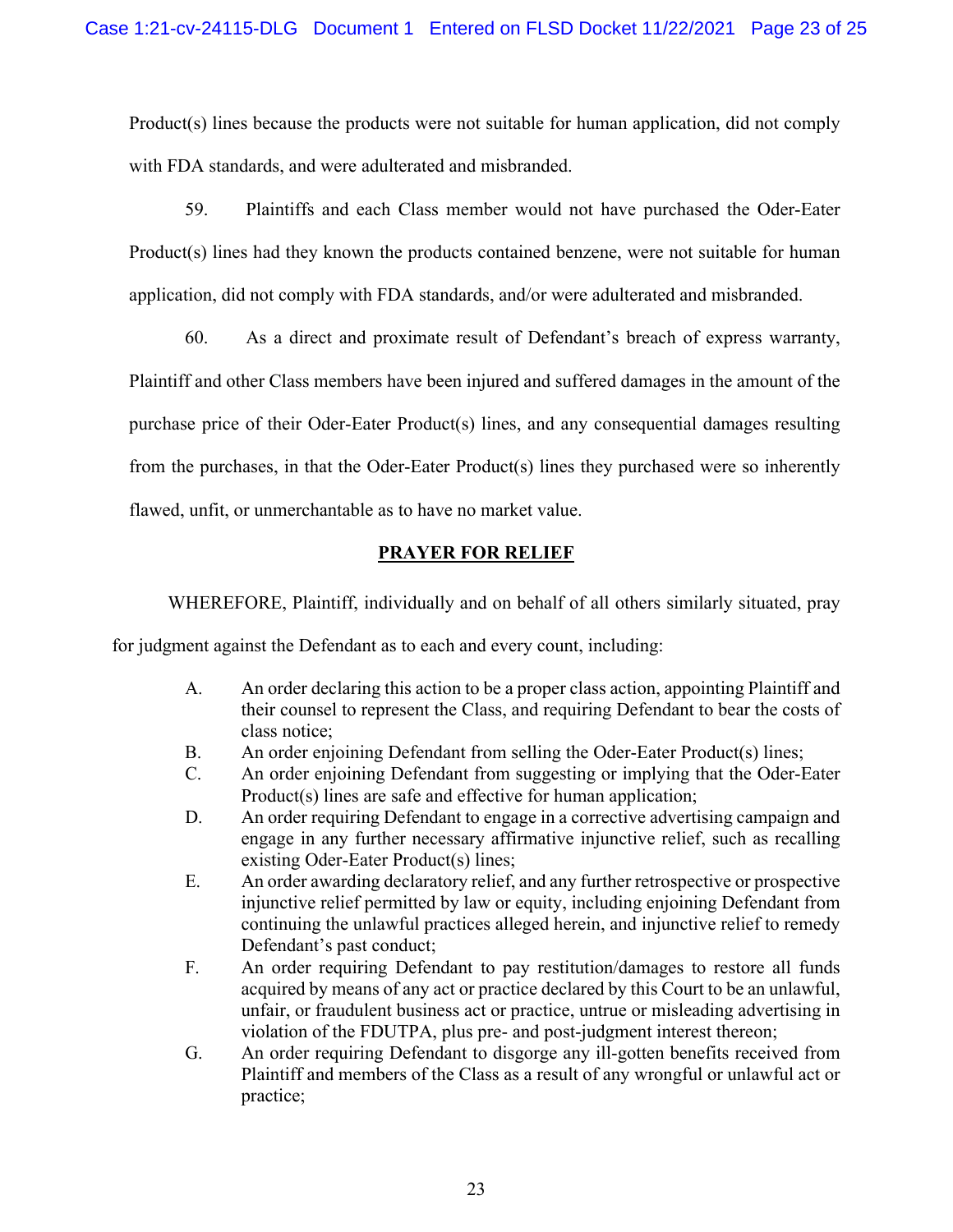- H. An order requiring Defendant to pay appropriate damages for breach of implied warranties;
- I. An order requiring Defendant to pay appropriate damages for breach of express warranties;
- J. An order requiring Defendant to pay all actual and statutory damages permitted under the counts alleged herein;
- K. An order awarding attorneys' fees and costs to Plaintiff and the Class; and
- L. An order providing for all other such equitable relief as may be just and proper.

## **DEMAND FOR JURY TRIAL**

Plaintiff demands a trial by jury on all issues so triable.

Dated: November 22, 2021

Respectfully and jointly submitted,

## **MAC LEGAL, P.A., CORNISH HERNANDEZ GONZALEZ, PLLC, and LEVY & PARTNERS, PLLC, and jointly,** *as prospective Class counsel and counsel for Plaintiffs*

*/s/Michael A. Citron, Esq*. Michael A. Citron, Esq. Florida Bar No.: 105083 **MAC LEGAL, P.A.**  4601 Sheridan Street, Ste. 205 Hollywood, Florida 33021 Telephone: (954) 395-2954 Michael@maclegalpa.com – Correspondence Service@maclegalpa.com - Service Address

*/s/* Igor Hernandez Igor Hernandez, Esq. Florida Bar No. 106386 **CORNISH HERNANDEZ GONZALEZ, PLLC**  2525 Ponce de Leon Blvd, Suite 300 Coral Gables, Florida 33134 Phone (305) - 780 - 6058 service@CHGLawyers.com ihernandez@chglawyers.com

/*s/Ely R. Levy, Esq*. Ely R. Levy, Esq. Florida Bar No.: 15452 **LEVY & PARTNERS, PLLC**